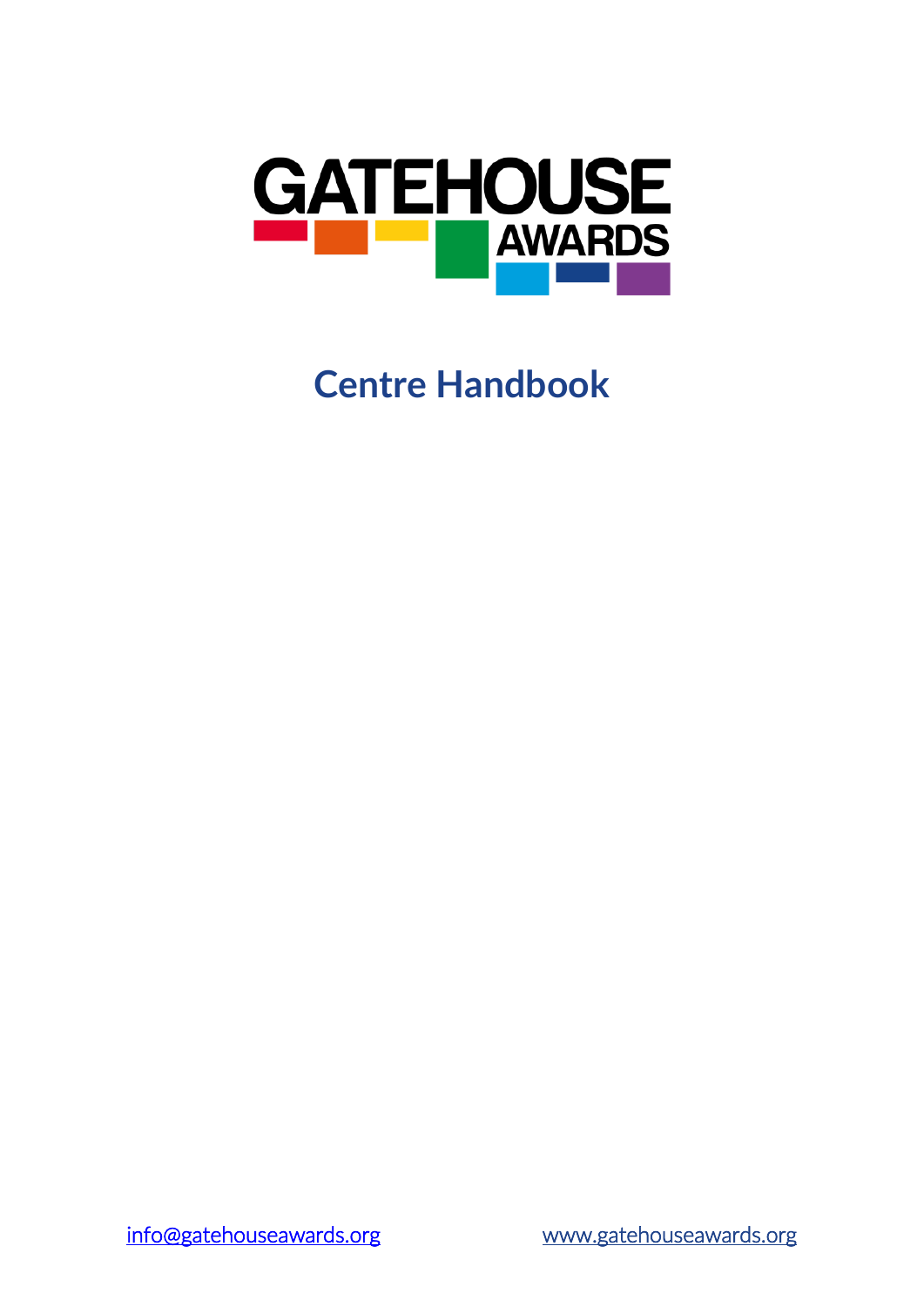

## **Contents**

|                                                           | Pages          |
|-----------------------------------------------------------|----------------|
| Section 1: Introduction: Welcome to Gatehouse Awards      | $\overline{4}$ |
| 1.1 Contact Us                                            | $\overline{4}$ |
| 1.2 Mission Statement & Customer Service and Support      | 4              |
| Section 2: Centre Approval                                | 6              |
| 2.1 What is a Centre?                                     | 6              |
| 2.2 Centre Approval Criteria                              | 6              |
| 2.3 Applying for Centre Approval                          | 6              |
| 2.4 Applying for International Centre Approval            | 7              |
| 2.5 Further Qualification Approvals                       | 7              |
| 2.6 About our Terms and Conditions of Business            | 7              |
| 2.7 Centre Approval Visits                                | 7              |
| 2.8 Maintaining Centre Approval Status & Centre Visits    | 8              |
| 2.9 Changing Centre Information                           | 8              |
| Alternative Delivery Locations and Subcontractors<br>2.10 | 8              |
| 2.11<br><b>Centres Operating Across National Borders</b>  | 9              |
| 2.12<br>The Gatehouse Awards Logo                         | 9              |
| 2.13<br><b>Qualification Titling</b>                      | 10             |
| Gatehouse Awards Documentation<br>2.14                    | 10             |
| 2.15<br>Inactive Centres                                  | 11             |
| 2.16<br>Minimum Spend Threshold                           | 11             |
| Section 3: Qualifications Information                     | 12             |
| 3.1 Background to Regulated Qualifications                | 12             |
| 3.2 The Regulated Qualifications Framework (RQF)          | 12             |
| 3.3 Quality Endorsement Scheme                            | 12             |
| 3.4 Use of Regulators' Logo                               | 12             |
| 3.5 Making Reference to Regulators                        | 13             |
| Section 4: Candidate Registration                         | 13             |
| 4.1 Use of the Ark                                        | 14             |
| 4.2 Candidate Registration and Data Storage               | 14             |
| 4.3 Registration Requirements                             | 14             |
| 4.4 Unique Learner Numbers (ULNs)                         | 14             |
| 4.5 Amendments to Candidate Registration Details          | 15             |
| Section 5: Delivery: Assessments and Examinations         | 16             |
| 5.1 Assessment Models                                     | 16             |
| 5.2 GA Assessment Standards (CRAVES)                      | 17             |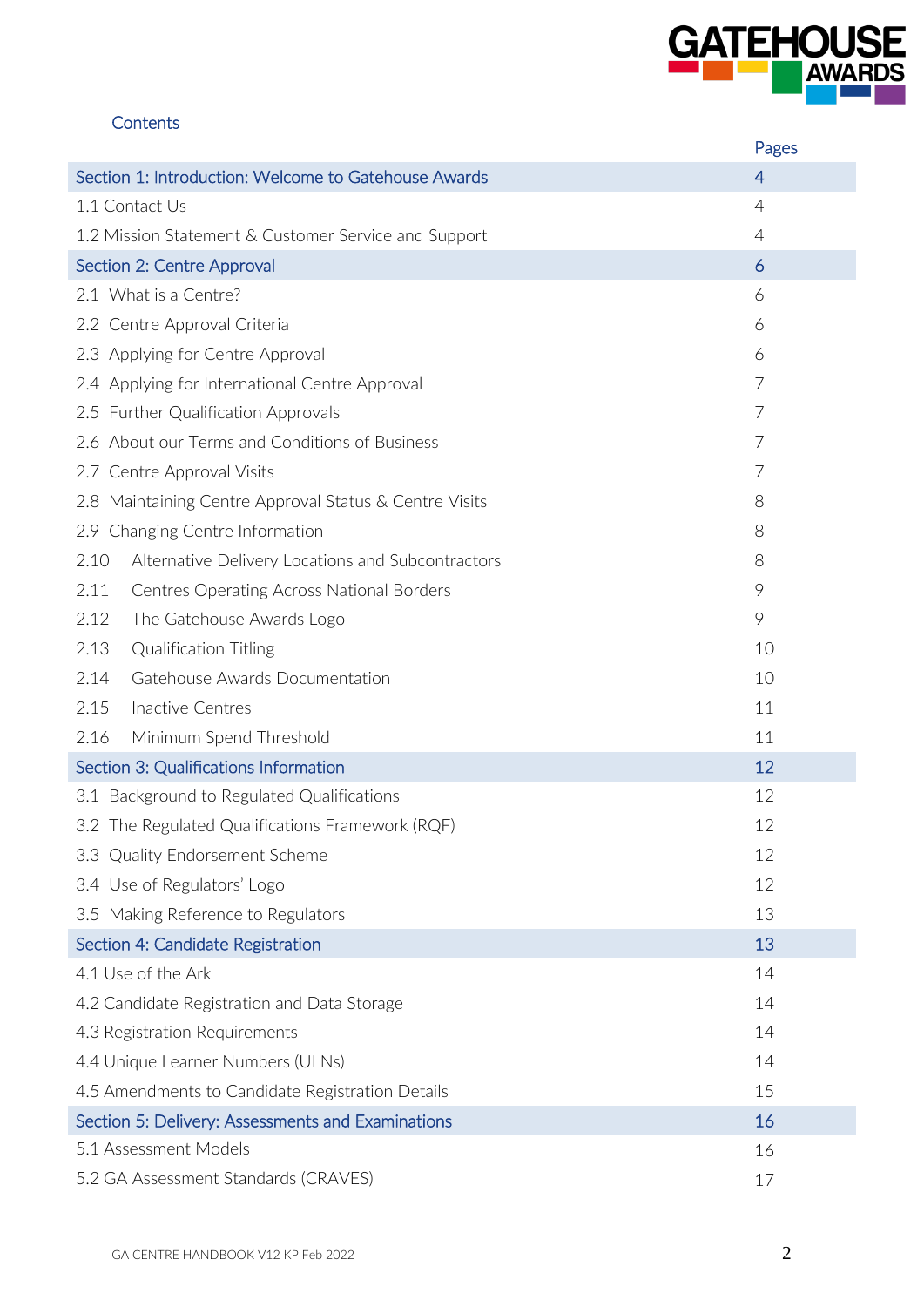|                                                                   | <b>GATEHOUS</b><br><b>AWARDS</b> |
|-------------------------------------------------------------------|----------------------------------|
| 5.3 Candidate Access to Assessment                                | 17                               |
| 5.4 Guidance for the Delivery and Assessment of GA Qualifications | 17                               |
| 5.5 Recognition of Prior Learning (RPL)                           | 18                               |
| 5.6 Language of Assessment                                        | 18                               |
| 5.7 The Rules of Combination                                      | 18                               |
| 5.8 Staff Requirements                                            | 18                               |
| Section 6: Quality Assurance Arrangements                         | 19                               |
| 6.1 Internal Quality Assurance                                    | 19                               |
| 6.2 Internal Quality Assurance Staff                              | 19                               |
| 6.3 Internal Quality Assurance Records                            | 19                               |
| 6.4 Centre staff registered for a GA qualification                | 19                               |
| 6.5 Assessment of Relatives                                       | 20                               |
| 6.6 External Quality Assurance                                    | 20                               |
| 6.7 Centre Risk Assessment and Rating                             | 20                               |
| 6.8 External Quality Assurance Visits                             | 20                               |
| 6.9 Investigations into Malpractice and Maladministration         | 21                               |
| 6.10<br>Identification of Non-Compliance Within a Centre          | 21                               |
| Section 7: Certification                                          | 23                               |
| 7.1 Design and Content of Certificates                            | 23                               |
| 7.2 Issue of Certificates/Results                                 | 23                               |
| 7.3 Direct Claims Status                                          | 24                               |
| 7.4 Amended and Replacement Certificates                          | 24                               |
| Section 8: Complaints and Appeals                                 | 25                               |
| 8.1 Centre Complaints Procedure                                   | 25                               |
| 8.2 Centre Complaints                                             | 25                               |
| 8.3 Candidate Complaints                                          | 25                               |
| 8.4 Results Enquiries & Appeals                                   | 25                               |
| Appendix 1: Glossary of Terms                                     | 26                               |
| <b>Document Specification</b>                                     | 28                               |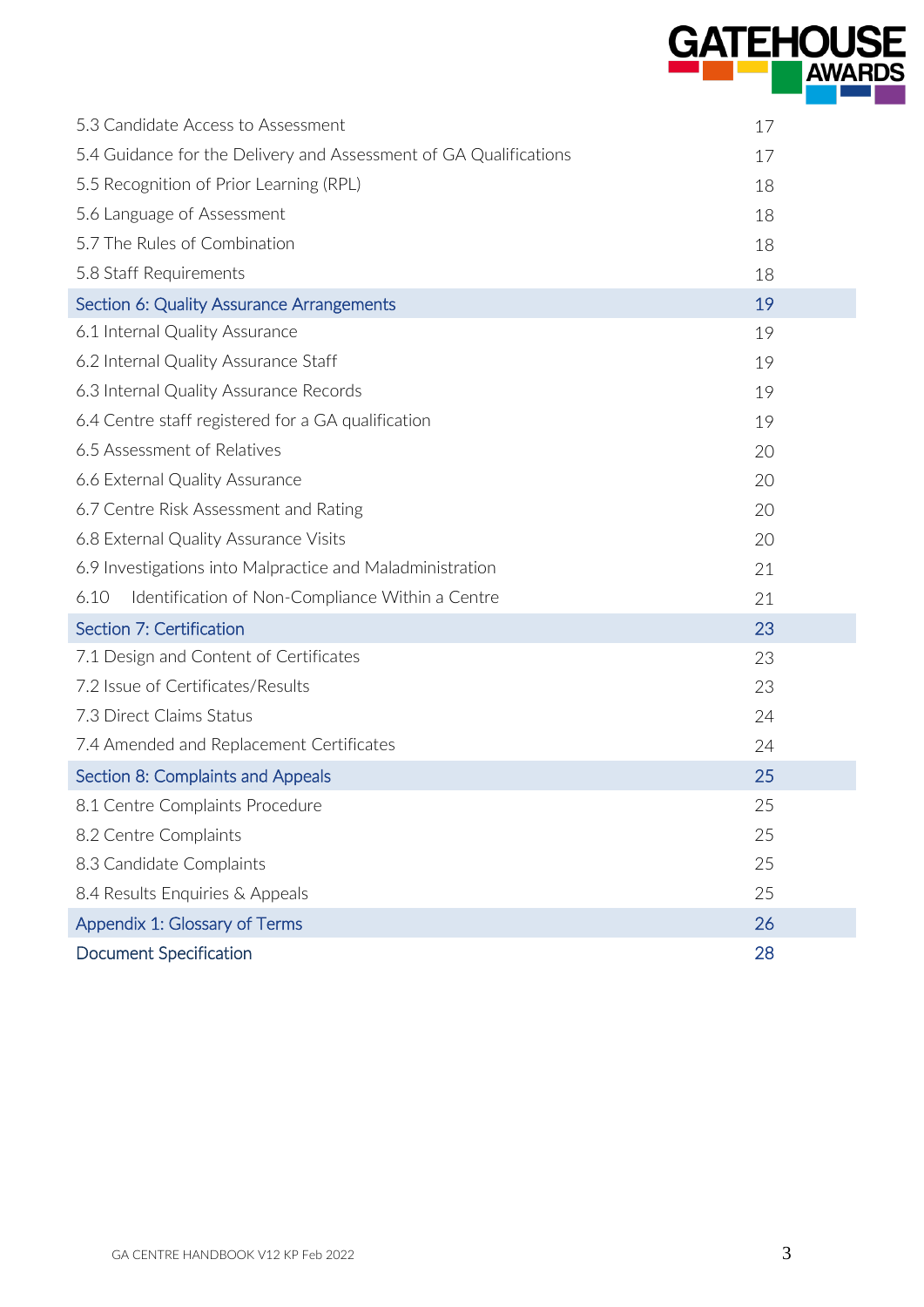

#### Section 1: Introduction - Welcome to Gatehouse Awards

Gatehouse Awards Limited (GA) is an Awarding Organisation recognised by the Office of Qualifications and Examinations Regulation, England (Ofqual) and other recognition bodies worldwide.

This handbook provides new and existing centres with guidance on how they can ensure they are complying with our *Terms and Conditions of Business* by explaining the importance of specific requirements and pointing users towards the various Policies, Procedures and Guidance Documents provided by GA to all centres.

GA values its centres and candidates and endeavours to provide useful information and guidance across a range of documents; however, should any further information or clarification be required, please contact our Customer Support team at [info@gatehouseawards.org](mailto:info@gatehouseawards.org)

## 1.1 Contact Us

There are a number of key departments within GA.

- The Quality & Compliance Team is led by the Assessment Manager and oversees all aspects of compliance and quality assurance including, but not limited to qualification development and review, approvals of External Quality Assurance of Centres, policy, complaints, appeals and malpractice/maladministration.
- Administration Support Team providing all current and potential centres with expert support and guidance whenever needed, available via email or by phone during normal office hours.
- Finance Team is led by our Finance Manager. However, any queries relating to invoicing and fees should be addressed to the Centre Administrator in the first instance.
- Business Development Team working with centres, employers and partner organisations to bring creative and innovative ideas for qualifications, as well as improvements to our current offering.

Our contact details can be found on our website [www.gatehouseawards.org.](http://www.gatehouseawards.org/)

#### 1.2 Mission Statement & Customer Service and Support

GA brings a fresh and innovative approach to the regulated qualifications sector so that learners, businesses and communities can make their success happen.

We aim to:

- $\checkmark$  be recognised as a leading organisation that delivers innovative solutions
- $\checkmark$  deliver quality in everything we do
- ✓ provide excellent customer service
- $\checkmark$  ensure transparency in every aspect of our work
- ✓ inspire others to 'make it happen' by recognising their skills and achievements
- $\checkmark$  maintain high quality in regulatory standards

Our values are:

- $\checkmark$  accountability for what we do and how we do it
- $\checkmark$  having the courage to change and the ability to make improvements every day
- $\checkmark$  working with others, to make sure we're meeting expectations
- $\checkmark$  having integrity, being honest and operating ethically and with transparency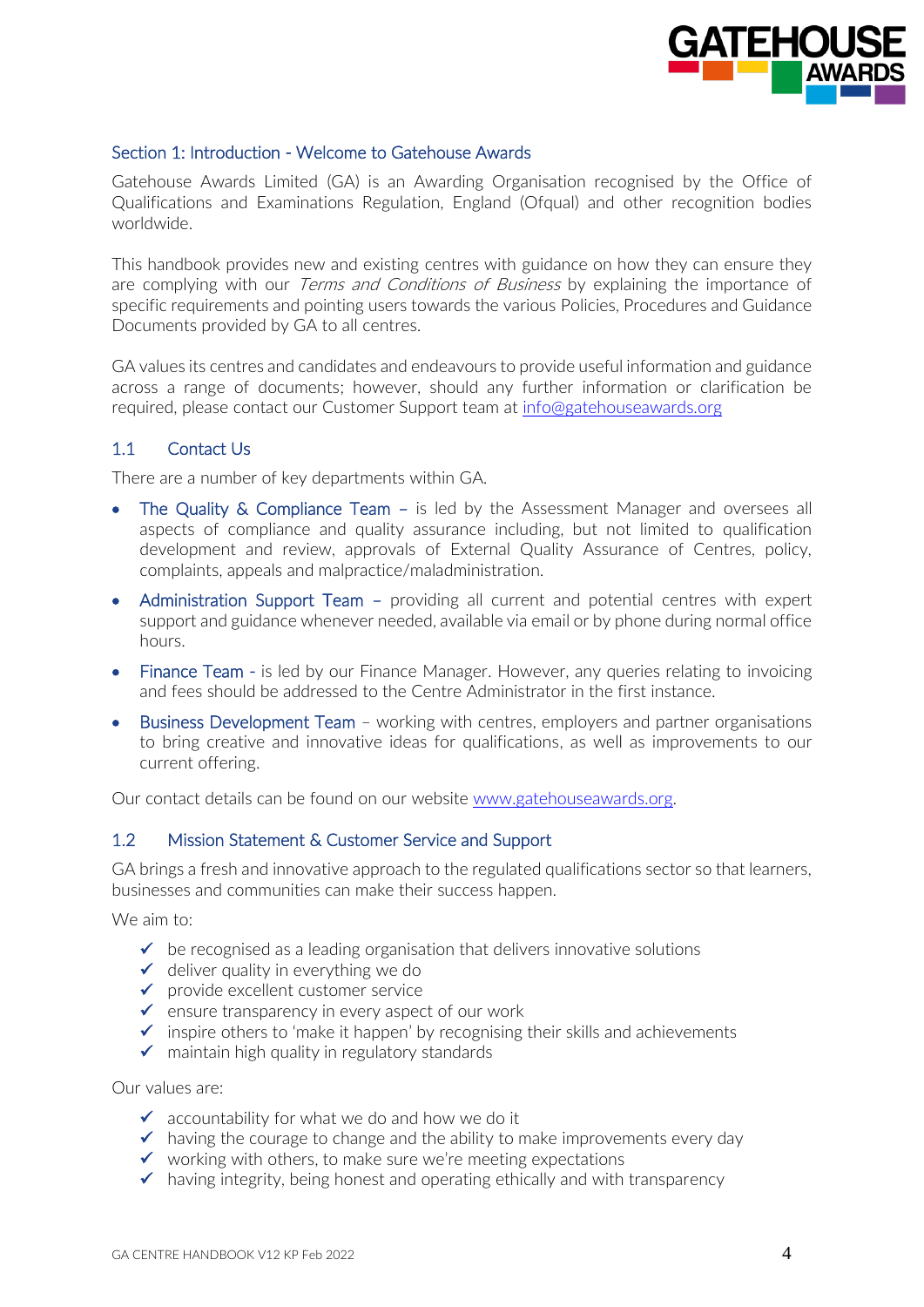

- $\checkmark$  commitment and passion for high quality standards in education, training and qualifications
- $\checkmark$  the principles of Equality, Diversity and Inclusion in our people, our leadership, our policies and all our communications

…whilst maintaining the benefits of being able to offer an individualised, tailored service to all candidates and centres.

We promise that we will endeavour to meet the goals outlined in our Mission Statement, putting the needs of centres and candidates first without compromising the standard of our qualifications and service.

GA has in place a full *Customer Service and Support Statement* containing details of the minimum service levels our customers can expect from us in all their dealings with GA, including how we look at, and act on, feedback received.

The Customer Service and Support Statement is publicly available and can be downloaded from our website at [www.gatehouseawards.org.](http://www.gatehouseawards.org/)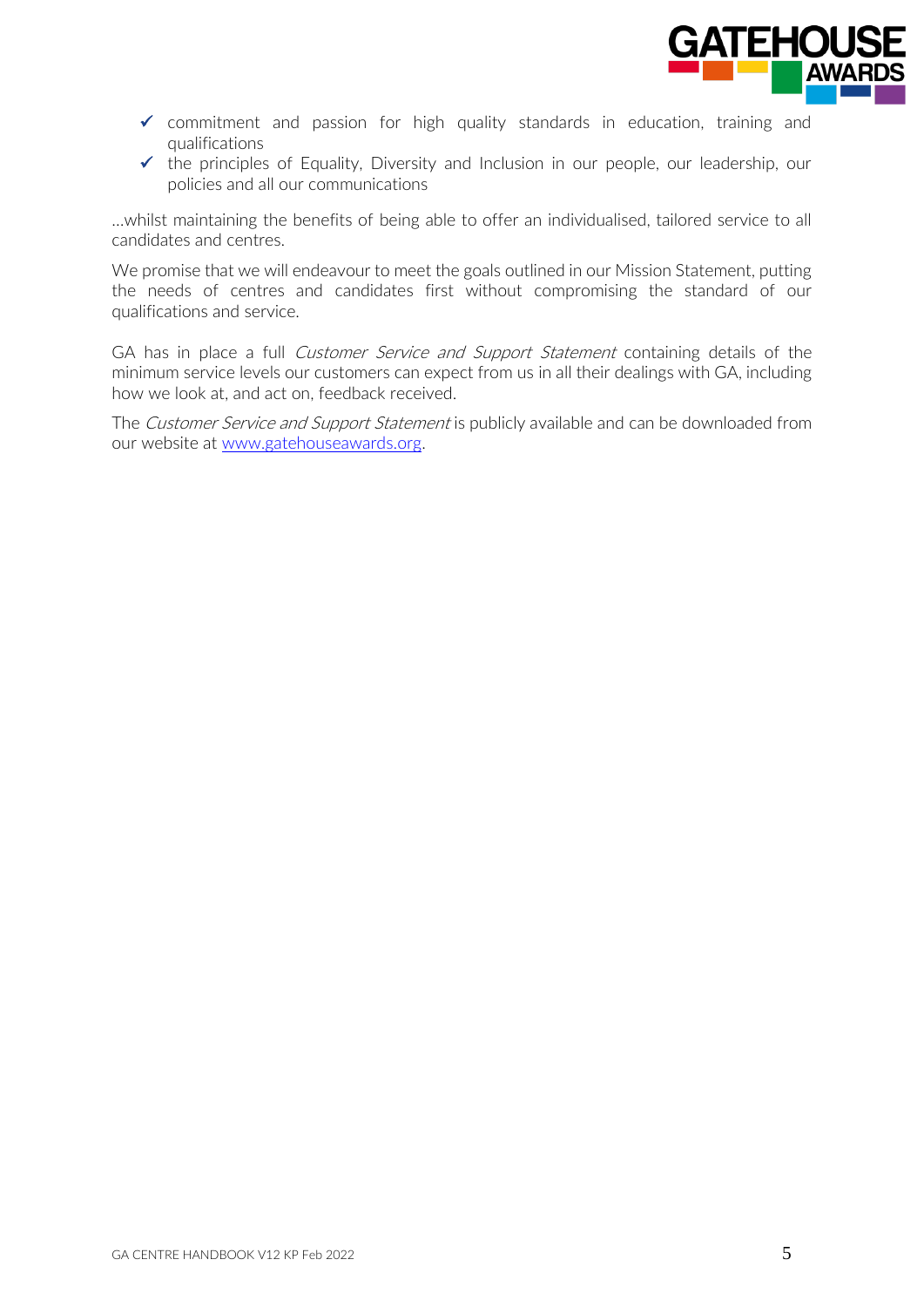

# Section 2: Centre Approval

# **2.1** What is a Centre?

Organisations that are considering offering GA qualifications must go through the centre approval process in order to become an 'approved centre' ('centre'). A centre is an organisation, such as a college, school, training provider or employer, which is approved by an awarding organisation for the delivery of training and qualifications.

Approval is based upon the ability to meet the centre approval criteria.

# **2.2** Centre Approval Criteria

In order to successfully gain approval, a centre will need to demonstrate that it meets the Centre Approval Criteria published by GA.

In summary, a centre is required to have in place:

- $\checkmark$  a senior member of staff with overall responsibility for the centre's operations
- $\checkmark$  allocated individual members of staff with responsibility for assessment, internal moderation (where applicable), internal quality assurance arrangements, registrations/certificate claims, and finance
- $\checkmark$  robust management and administrative arrangements
- $\checkmark$  staff who are competent and suitably qualified to deliver, assess and internally moderate (where applicable) and quality assure each aspect of the qualification(s)
- $\checkmark$  sufficient physical resources to deliver each aspect of the qualification(s)
- $\checkmark$  adequate policies and procedures to support qualification delivery and record keeping.

The full Centre Approval Criteria and examples of how a centre can evidence it meets the criteria is published in the document *Centre Approval Criteria*, which can be downloaded from our website.

#### **2.3** Applying for Centre Approval

Any organisation wishing to be approved as a GA centre must complete an application on the GA website. The electronic application must be completed in full prior to submission. The application consists of two parts:

Part 1: Centre Approval Application

Part 2: Qualification Approval Application

A full copy of the procedure for processing applications for Centre Approval, including minimum requirements for centres, is available upon request or can be downloaded from the GA website.

Part of the Centre Approval Application involves the submission of a Declaration and Statement of Commitment by the Head of Centre. This is a written, enforceable agreement that confirms that the Centre will abide by the *GA Terms and Conditions of Business* and all relevant policies and procedures as required by GA.

A fee for Centre Approval is charged at the time the centre submits their application and is not refundable regardless of whether or not the application is successful. The centre should refer to the *Invoicing & Fees Policy* for full details. If centres are unsure of what fees may be applicable they should contact GA directly by emailing [info@gatehouseawards.org.](mailto:info@gatehouseawards.org)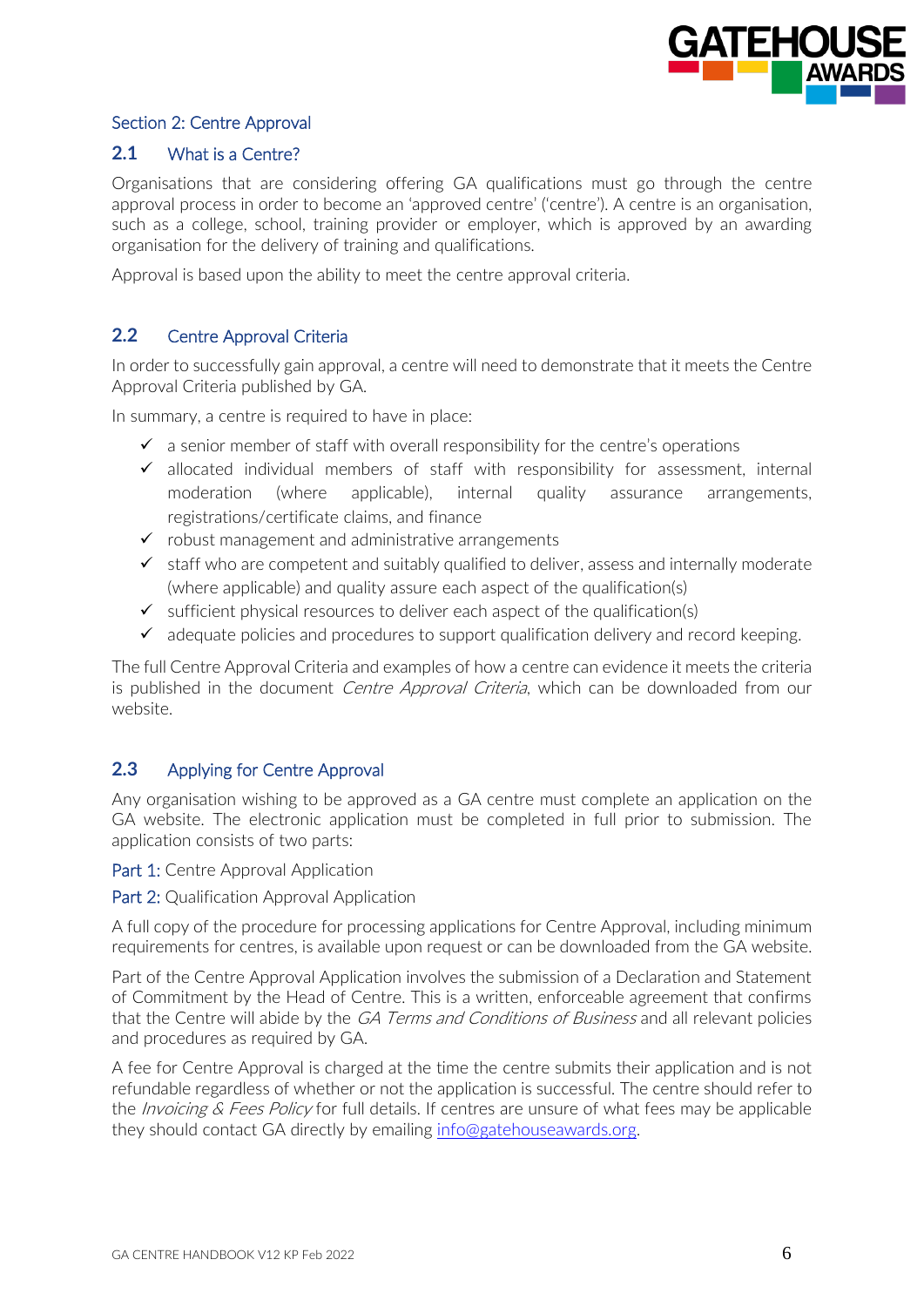

Centres which meet all essential requirements and have provided all requested evidence will be approved and receive official notification of their Centre Approval being granted within 20 working days of making their application. Centres MUST wait until official notification and their official Centre Number has been received prior to commencing marketing activities or delivery of qualifications.

GA may decide not to progress an approval application at any stage prior to approval being confirmed in writing. This is at GA's discretion. There is no obligation to let organisations know the reasons, nor is there a right of appeal.

# **2.4** Applying for International Centre Approval

Centres outside the United Kingdom are considered 'International Centres' and the approval process is slightly different. Some GA qualifications may not be available in every country. The terms and conditions of approval may also vary from country to country.

International Centres should therefore contact GA directly for information about how to apply for centre approval in the first instance by emailing [info@gatehouseawards.org.](mailto:info@gatehouseawards.org)

## **2.5** Further Qualification Approvals

Approved centres may add further qualifications to their approval at any time by submitting a further *Qualification Approval Application Form*, containing the information specific to how the centre will meet the delivery, assessment, moderation and quality assurance requirements of the additional qualification(s).

#### **2.6** About our Terms and Conditions of Business

The *Ofqual Conditions of Recognition* sets out the regulatory requirements for Awarding Organisations and include the obligations for Awarding Organisations in relation to their approved Centres. GA's Terms and Conditions of Business are therefore based on these requirements and part of our legally enforceable agreements with centres.

GA will, if necessary, take legal action against a centre who breaches the terms of the agreement, particularly where that risks our ability to comply with our Conditions of Recognition. It is imperative, therefore, that all centres read and understand these in full, but particularly the Centre's Obligations. The GA Terms and Conditions of Business is a publicly available document and can be downloaded from our website.

# **2.7** Centre Approval Visits

A Centre Approval visit will normally be conducted by a GA External Quality Assurer (EQA), who is allocated by the Assessment Manager. During these visits, the EQA seeks evidence to confirm that the applicant organisation meets the centre approval criteria and ensure that all systems, processes and procedures are in place. The allocation of EQAs is at the discretion of GA.

The duration of a Centre Approval visit will vary, depending on the time needed to complete the review but organisations should normally expect that the visit will last at least half a day. At the end of the visit the EQA will complete a report form which will include any action plan and approval recommendation. This report is reviewed by GA alongside the application for approval. A copy of this report will also be made available to the organisation for their records.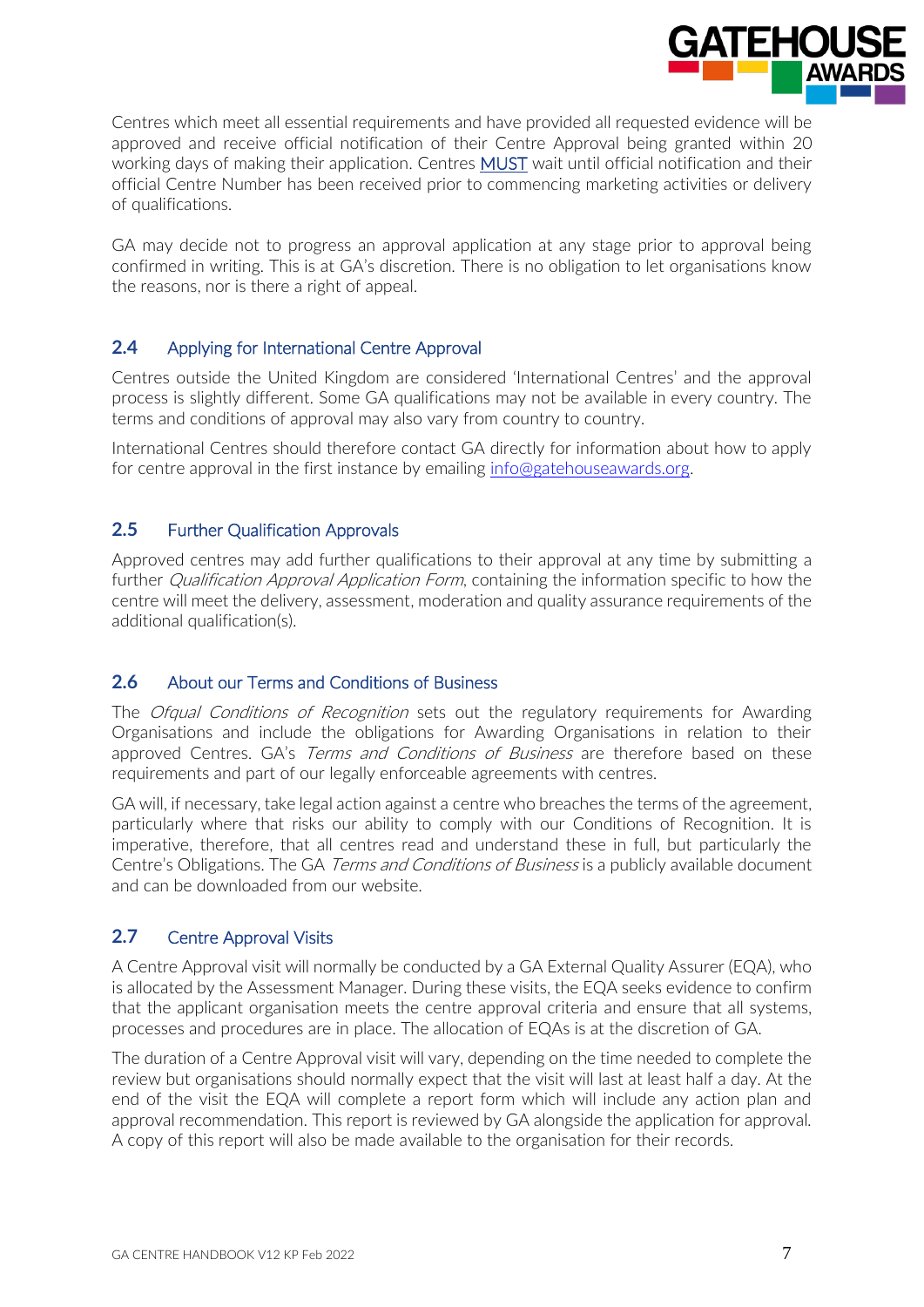

# **2.8** Maintaining Centre Approval Status & Centre Visits

It is essential that centres maintain the level of resources, equipment, staffing, assessment and quality processes and maintain an appropriate venue and data storage process in order to maintain their Approved Centre status. These will be checked by the GA EQA when they conduct centre visits.

Centre visits may be arranged with the centre in advance. GA also undertakes unannounced visits to centres from time to time. Centres are obliged to allow GA staff into their premises on these occasions and to comply with any reasonable request for access to information, records, staff and learners.

Unannounced visits often include examination audits. These are designed to ensure validity, reliability and integrity in the assessment of qualifications and provide the opportunity to confirm that the centre's examination administration and conduct meets requirements.

In addition, GA conducts an annual re-approval exercise to ensure that centres are continuing to maintain the minimum standards and continue to adhere to the Statement of Commitment. GA reserves the right to apply sanctions, refuse re-approval of a centre or withdraw Centre Approval if the centre fails to comply with the requirements for approval.

## **2.9** Changing Centre Information

At times it may be necessary for a centre to update the information GA holds about it, for instance if there has been a change in key staff or relocation of premises. Should this be the case, a centre is required to complete a *Centre Update Form*, available on the GA website.

Please note that dependent on the nature and scale of the reported change an administration fee may be applied.

Where substantial changes have taken place in a centre, particularly in relation to management, physical and staff resources, centres should be aware that:

- an additional EQA visit may be required to confirm that the approval criteria continue to be met. Additional EQA visits are chargeable.
- it may be necessary to withhold certification until an additional visit has been made and a satisfactory report received.

Centres will be kept fully informed of all actions required in these instances.

#### **2.10** Alternative Delivery Locations: Satellite Centres, Examination/Assessment Venues and **Subcontractors**

Centres may wish to deliver GA qualifications in other locations other than their main centre premises. Centres must be aware that GA will count the additional site as an extension of the Main Centre. The Main Centre will be expected to undertake sufficient internal quality assurance to be satisfied that the Satellite Centre is operating compliantly and in line with all of GA's systems and procedures.

Satellite Centres: centres wishing to apply for a satellite site approval can do so by completing the *Satellite Approval Application* form on the GA website.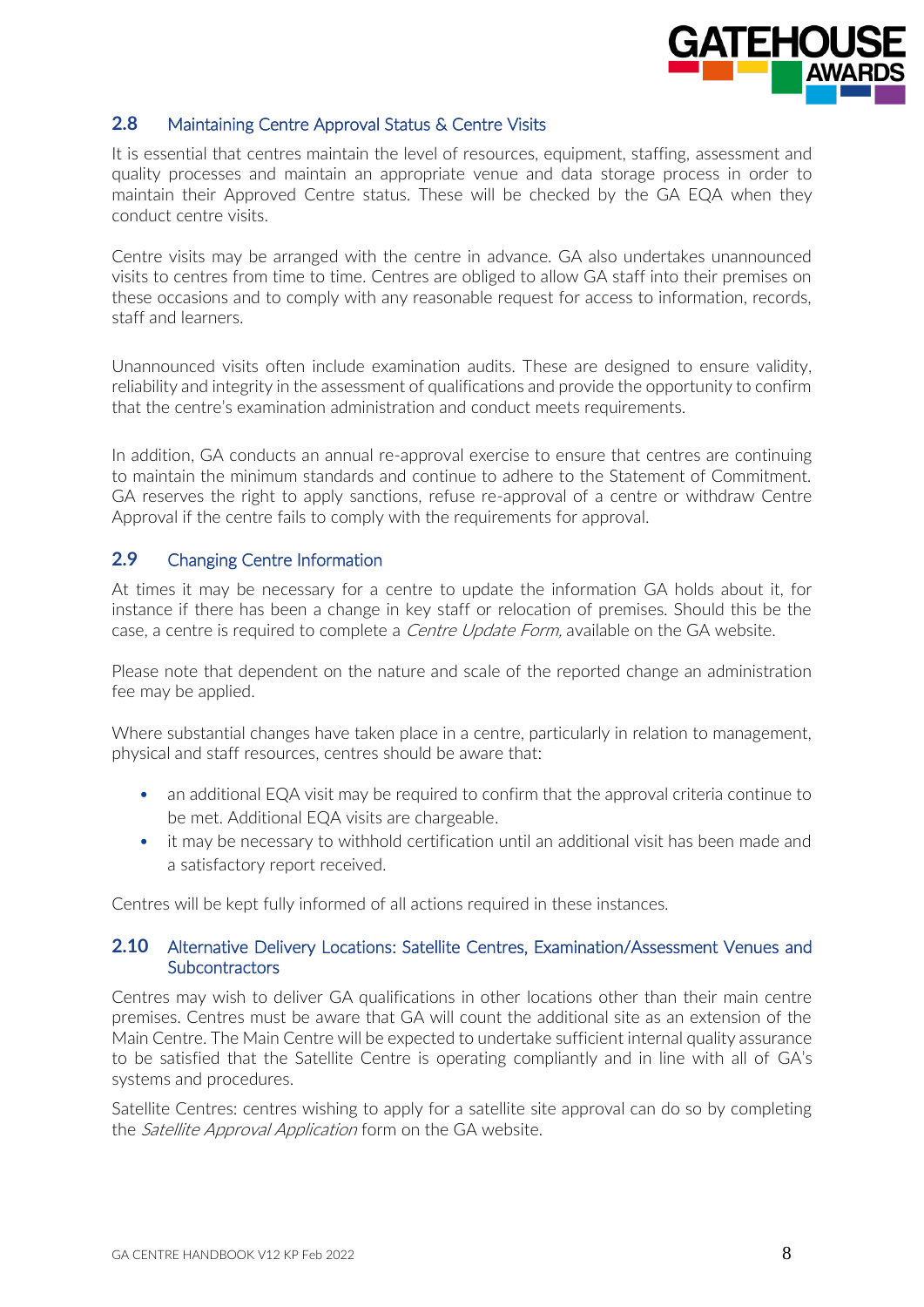

A satellite centre is a separate, permanent site where the main centre delivers GA qualifications.

A satellite centre will typically fall into one of the following two main categories:

- a) Second Branch Model: a centre decides to open a second (or subsequent) branch in order to deliver GA qualifications. This model is only applicable where the staff and management of that the additional branch are directly employed by the Main Centre (whether salaried or freelance).
- b) Franchise Model: a centre has an agreement with another organisation, which is owned and run by individuals not employed directly by the Main Centre, for that organisation to become a Satellite Centre of the Main Centre. This is seen as a high-risk Satellite Centre model and must be accompanied by an enforceable agreement between the two parties.

Examination/Assessment Venue: Centres may also wish to deliver GA qualifications in an additional venue or room within another venue, which may be hired by the main centre on a part-time or *an hoc* basis, for the purposes of conducting controlled examinations or assessments only.

Centres wishing to apply for an additional Examination/Assessment Venues can do so by completing the *Examination/Assessment Venue Application* form on the GA website.

Please note: the sub-contracting of any aspect of the delivery of GA qualifications and/or examinations is NOT permitted.

# 2.11 Centres Operating Across National Borders

Where a centre operates across national borders and wishes to deliver GA qualifications in different territories, the centre must seek prior permission from GA. This is because terms and conditions may vary from country to country. Each centre's request to operate across national borders will be considered on a case by case basis.

Please note, this does not apply within the United Kingdom e.g. if a Centre in England wishes to also operate in Scotland. In this instance, the Satellite Approval Application form would be the appropriate route of establishing approval to do so.

# **2.12** The Gatehouse Awards Logo

All approved centres are provided with a copy of the GA logo for use on marketing and other documents.

However, the use of the logo is restricted and closely monitored to ensure it is not misused.

Centres must ensure the following requirements are adhered to:

- The colours, wording and font of the logo must not be altered in any way
- Borders must not be added to the logo
- The logo should be used on websites and appropriate marketing material of approved centres only, including any satellite centres
- Use of the logo should be restricted to authorised marketing and promotional materials, such as:
	- o Stationery, e.g. letterhead, business cards and compliment slips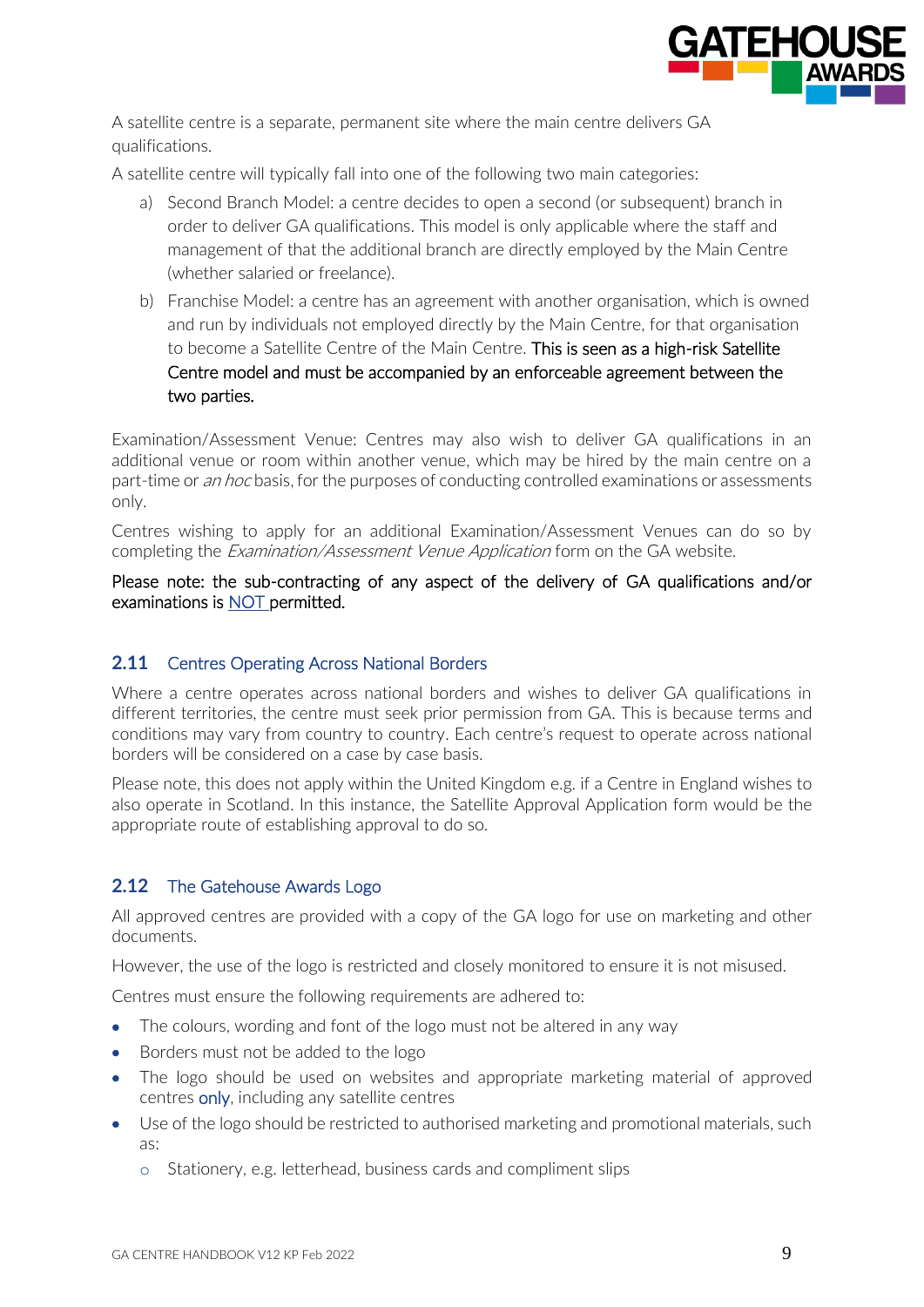

- o Websites and email signatures
- o Marketing material advertising GA qualifications, such as leaflets, brochures and exhibition stands
- On termination of centre approval, for whatever reason, the centre must remove the GA logo from all websites, literature, marketing material and any other documents immediately

All centres must ensure that the GA logo is not subject to misuse. This includes ensuring that centres do not:

- Use the logo on materials advertising qualifications or courses which are not accredited by GA
- Produce their own certificates for qualifications
- Use the logo on certificates produced by another Awarding Organisation for a qualification they accredit
- Allow the use of the logo by any person or business who has not been approved by GA

#### **2.13** Qualification Titling

It is a regulatory requirement that the qualification titles listed on the Register are used consistently whenever they are being referenced. It is important, therefore, that centres ensure that they make the titles of the qualifications clear and keep them in line with the titles used on the Register and on the *Qualification Specifications* provided by GA whenever they refer to the qualifications on their websites, marketing or any other materials they may provide to learners or make available to the general public.

## **2.14** Gatehouse Awards Documentation

To help centres and their staff meet the requirements set out in the GA Terms and Conditions of Business and the Centre Statement of Commitment, GA provides a full suite of policies for centres to read, understand and implement, plus a number of important documents and forms.

All documents, forms and policies are available upon request or may be available to download from the GA website.

The documents referred to include, but are not limited to:

- Terms and Conditions of Business
- GA Policies including (but not limited to):
	- o Conflict of Interest Policy & Procedure for Approved Centres
	- o CASS & General Moderation Policy
	- o Appeals Policy and Procedures
	- o Malpractice & Maladministration Policy and Procedure
	- o Customer Service & Support Statement
	- o Comments, Compliments and Complaints Policy and Procedure
	- o Invoicing & Fees Policy
	- o Sanctions Policy
	- o Candidate Access Policy
	- o Whistleblowing Policy
	- o Regulations for Conducting Controlled Assessments
- Examination and Assessment Materials including Candidate Booklets, Guidance for Assessors and Quality Assurance staff and Invigilator and Interlocutor Booklets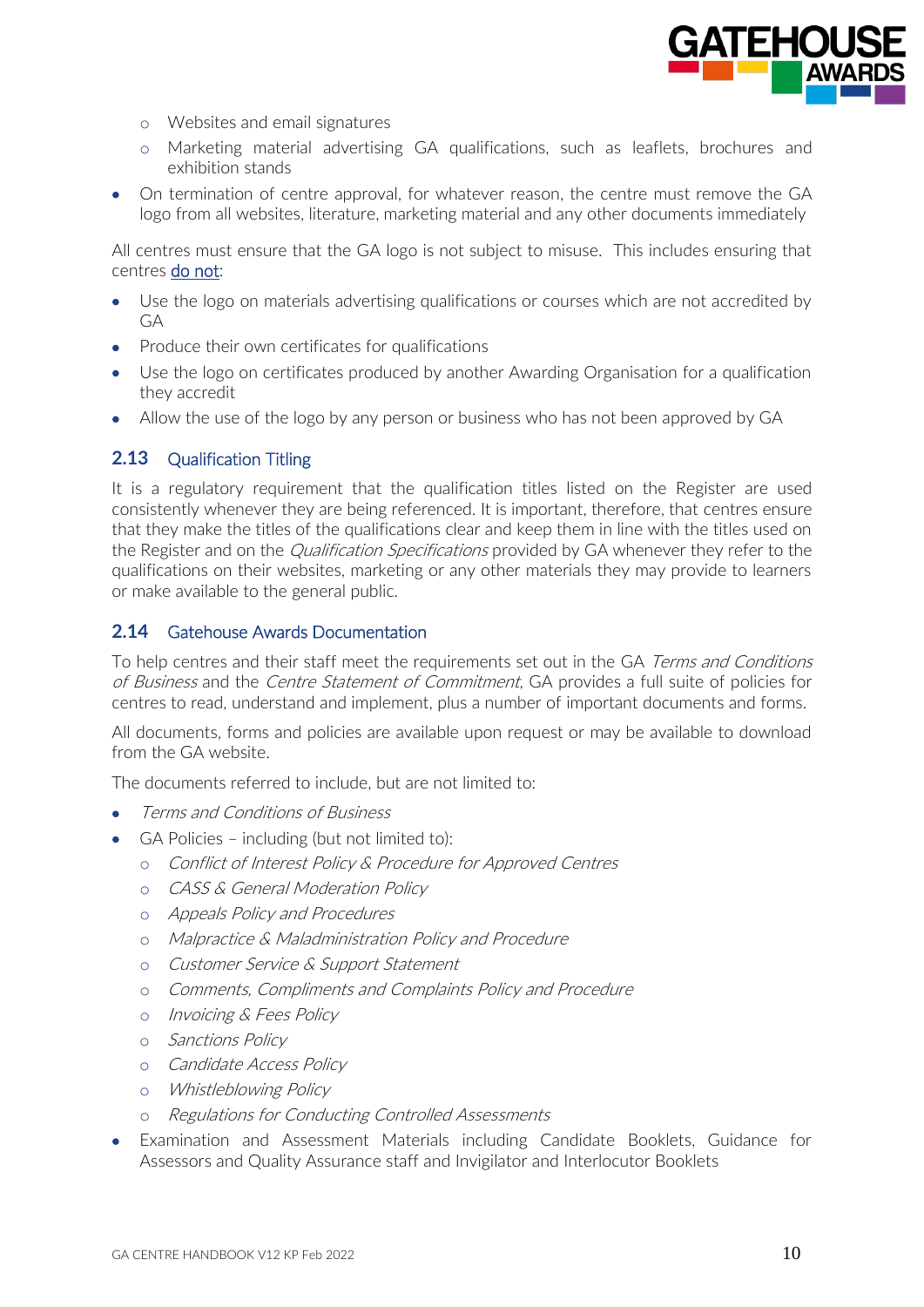

- Request for Reasonable Adjustments
- Record of Reasonable Adjustments / Special Considerations
- Declaration of Interests
- Malpractice and Maladministration Report Form
- Centre Update Form

If a centre is either unable, or unsure of, how to comply with any of GA policies and procedures, they should contact us at [info@gatehouseawards.org.](mailto:info@gatehouseawards.org)

# **2.15** Inactive centres

If a centre is inactive (i.e. there are no registrations or certifications for any GA qualifications and there hasn't been a visit to confirm the centre's status) for a period of six months or more, centre approval will automatically lapse. The centre will need to re-apply for centre approval.

## **2.16** Minimum Spend Threshold

Unlike some Awarding Organisations, GA does not require centres to meet an annual minimum spend threshold. However, in order to ensure that GA is able to deliver a high-quality service to centres and candidates and ensure GA is able to meet all regulatory and legislative requirements, GA reserves the right to charge individual centres for additional quality assurance services.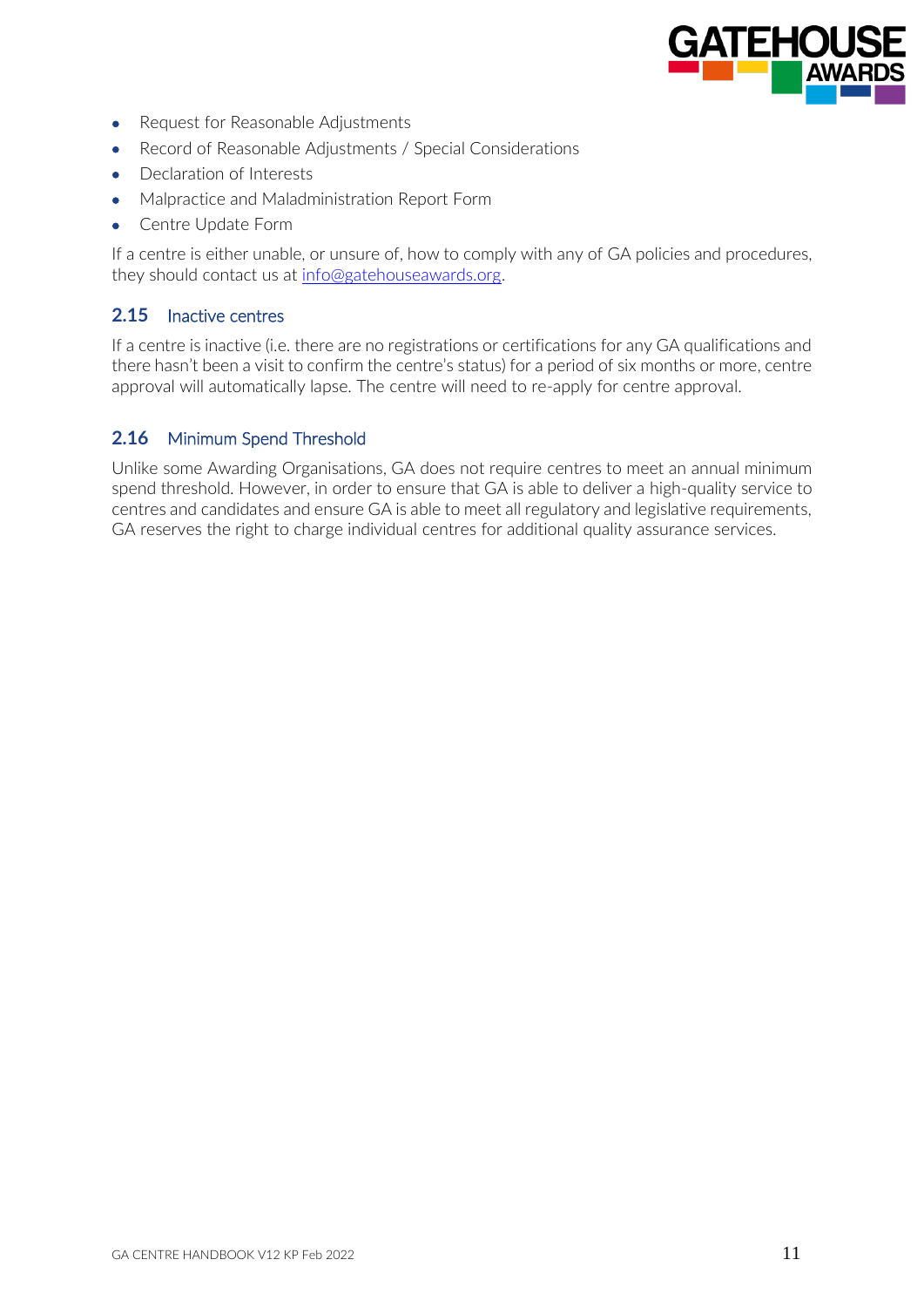

#### Section 3: Qualifications Information

#### 3.1 Background to Regulated Qualifications

GA is recognised by the Office of Qualifications and Examinations Regulation (Ofqual) in England.

Regulated qualifications appear on the Ofqual Register of Regulated Qualifications. All GA qualifications can also be made available in other countries and are generally accepted worldwide.

#### 3.2 The Regulated Qualifications Framework (RQF)

From October 2015, regulated qualifications appear under the new Regulated Qualifications Framework (RQF). The RQF provides a single, simple system for cataloguing all qualifications regulated by Ofqual. Like a bookcase in a library, qualifications are indexed by their 'level' and 'size'. Qualifications at any specific level can be very different from one another, for example in their content and purpose.

Qualification Level: Levels indicate the difficulty and complexity of the knowledge and skills associated with any qualification. There are eight levels supported by three 'entry' levels. While most qualifications will be assigned a single level, some may span more than one.

Qualification Size: Size refers to the estimated total amount of time it could typically take to study and be assessed for a qualification. This can be anything from a matter of hours to several years of study and different Candidates can take different amounts of time to study for the same qualification. Size is expressed in terms of Total Qualification Time. The part of that time typically spent being taught or supervised, rather than studying alone, is known as Guided Learning Hours. Qualifications can sit at different levels but require similar amounts of study and assessment time. Equally, qualifications at the same level can take different amounts of study and assessment time.

#### 3.3 Quality Endorsement Scheme

GA recognises that not all training programmes necessarily result in an Ofqual-regulated qualification, for example those which are only delivered and assessed overseas. The GA Quality Endorsement Scheme (QES) provides an opportunity for organisations to submit details and content of their training and education programmes for endorsement and backing from a leading Awarding Organisation. With the GA QES, training providers can demonstrate the quality of their delivery to their own customers with externally issued and endorsed certificates from GA.

QES is subject to a separate approval agreement and quality assurance monitoring of the training provider. Course endorsement is based on documentary evidence submitted by the provider, desk-based checks and centre visits carried out by GA to verify the information provided.

Detailed information can be found in the document GA Quality Endorsement Scheme Policy and Procedure and in the GA QES Standard Submission Form, available on the GA website.

#### 3.4 Use of Regulators' Logos

Centres must NOT use the Ofqual logo under any circumstances without the prior written permission of Ofqual.

Under Ofqual Regulations, the logo can only be used by Awarding Organisations and then only on qualification and credit certificates.

Please also note that the Ofqual logo will not be included on any certificates for qualifications not listed on the Ofqual Register of Regulated Qualifications.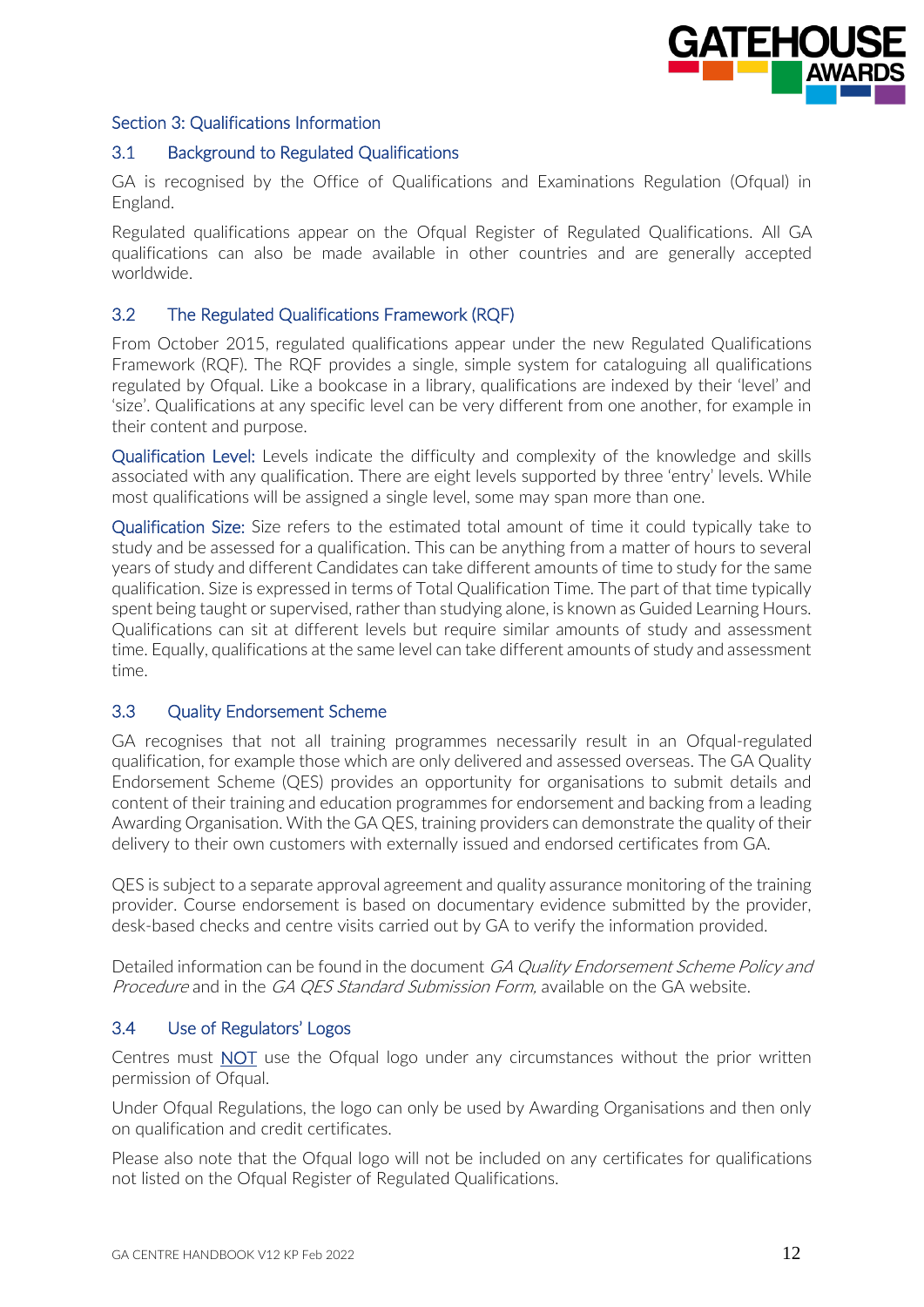

## 3.5 Making Reference to Regulators

Centres must **NOT** refer to themselves as being 'approved' by a Regulator or offering qualifications 'approved' or 'accredited' by a Regulator. This is a serious breach of the Regulators' conditions as it is misleading to the general public. Any centre found to be using such references to the Regulator will be asked to remove such references and, in the case of written material, withdraw and destroy any documents containing the reference.

Approved centres are recommended to use the following phrases when describing their approved status:

- 'Approved by Gatehouse Awards, an Awarding Organisation recognised by Ofqual'
- 'Approved by Gatehouse Awards to offer qualifications on the Register of Qualifications regulated by Ofqual'
- 'Able to offer regulated qualifications under Approval by Gatehouse Awards, an Awarding Organisation recognised by Ofqual'

Should a centre require any further guidance on the wording to use, they should contact their Centre Administrator.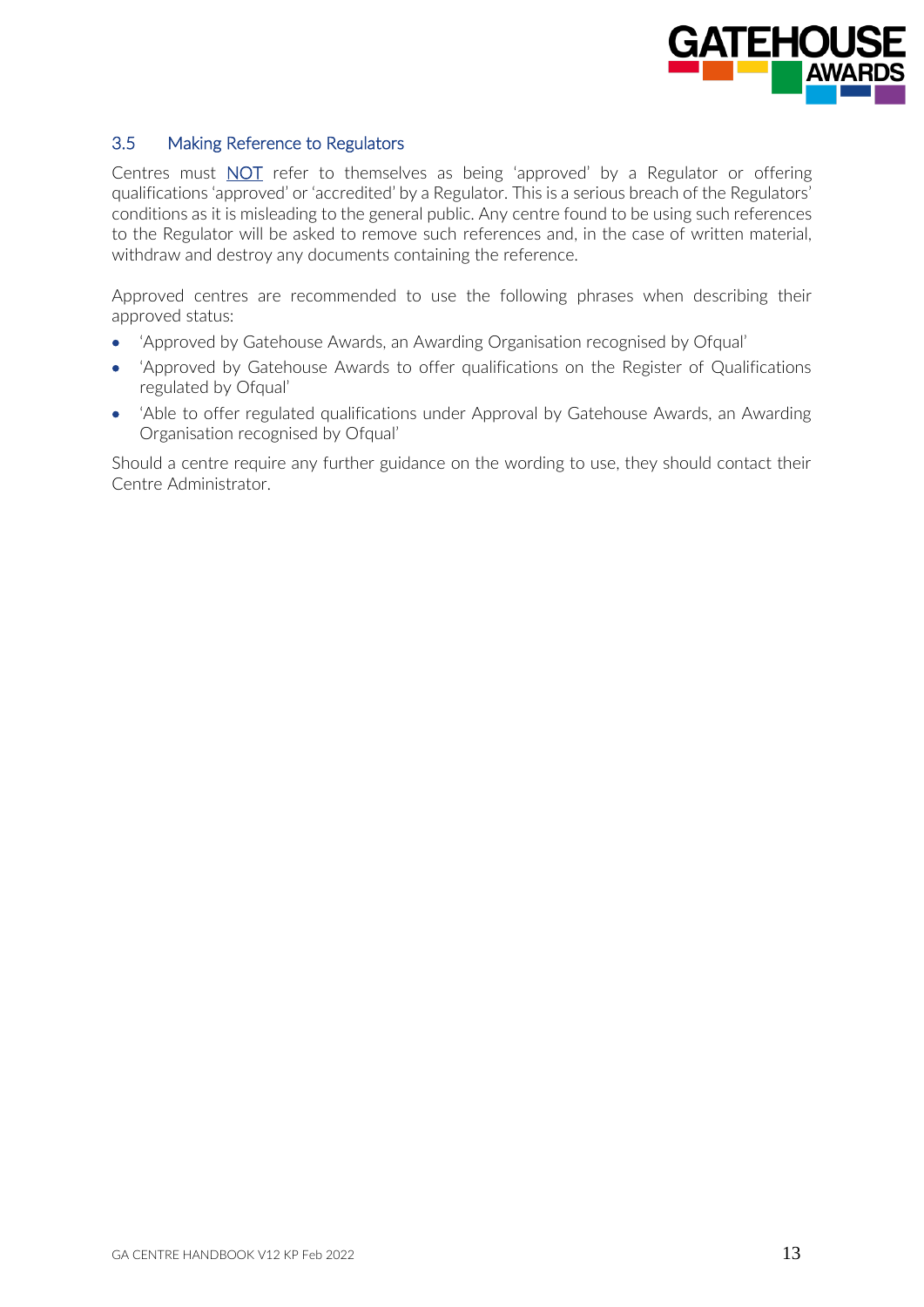

## Section 4: Candidate Registrations

#### 4.1 Use of the Ark

The Ark is the secure GA online Candidate Management System which all approved centres are provided access to via a secure username and password, issued at the point of centre approval. As well as registration, it also allows centres to carry out other administration tasks, such as view the qualifications they are approved for, search for candidates, view examination results, claim certificates for internally assessed qualifications and even apply for approval for other qualifications.

Centre staff must keep their username and password secure and adhere to the terms and conditions of use of the Ark at all times.

A full *Centre Guide to the Ark for Centres* is available upon request or may be available to download from the GA website.

#### 4.2 Candidate Registration and Data Storage

Centres must have a candidate registration process that ensures all the relevant data required for certification is obtained. Candidate data must be held securely (whether electronic or paperbased records) and in line with current Data Protection and Privacy legislation.

As a minimum, the following Candidate details are required to be held by Centres:

- full name
- date of birth
- address
- acceptable confirmation of identification and/or candidate signature

Any additional information required is detailed in the relevant Qualification Specification. Candidate information must be retained by the centre for a minimum of three years following candidate certification.

For controlled examinations, centres must also refer to the *Regulations for Conducting* Controlled Examinations for details on the requirements for photographic ID.

Data must be stored in such a way that it is secure but easily retrievable when required by authorised staff and for internal and external quality assurance purposes. If a Centre holds records off site, such as in a secure document storage facility, they must be able to retrieve such documentation within 24 hours.

Records must not be held in a private, domestic household as that is not a secure storage facility and does not allow GA or the Regulator access to the documents.

#### 4.3 Registration Requirements

Please refer to the *Centre Guide to the Ark for Centres* for full details regarding making candidate registrations.

Usually, registrations have a set period of validity. This is specified in the relevant Qualification Specification.

#### 4.4 Unique Learner Numbers (ULNs)

All centres funded for Further Education and work-based learning in England, Wales and Northern Ireland must register each recorded learner with a Unique Learner Number (ULN).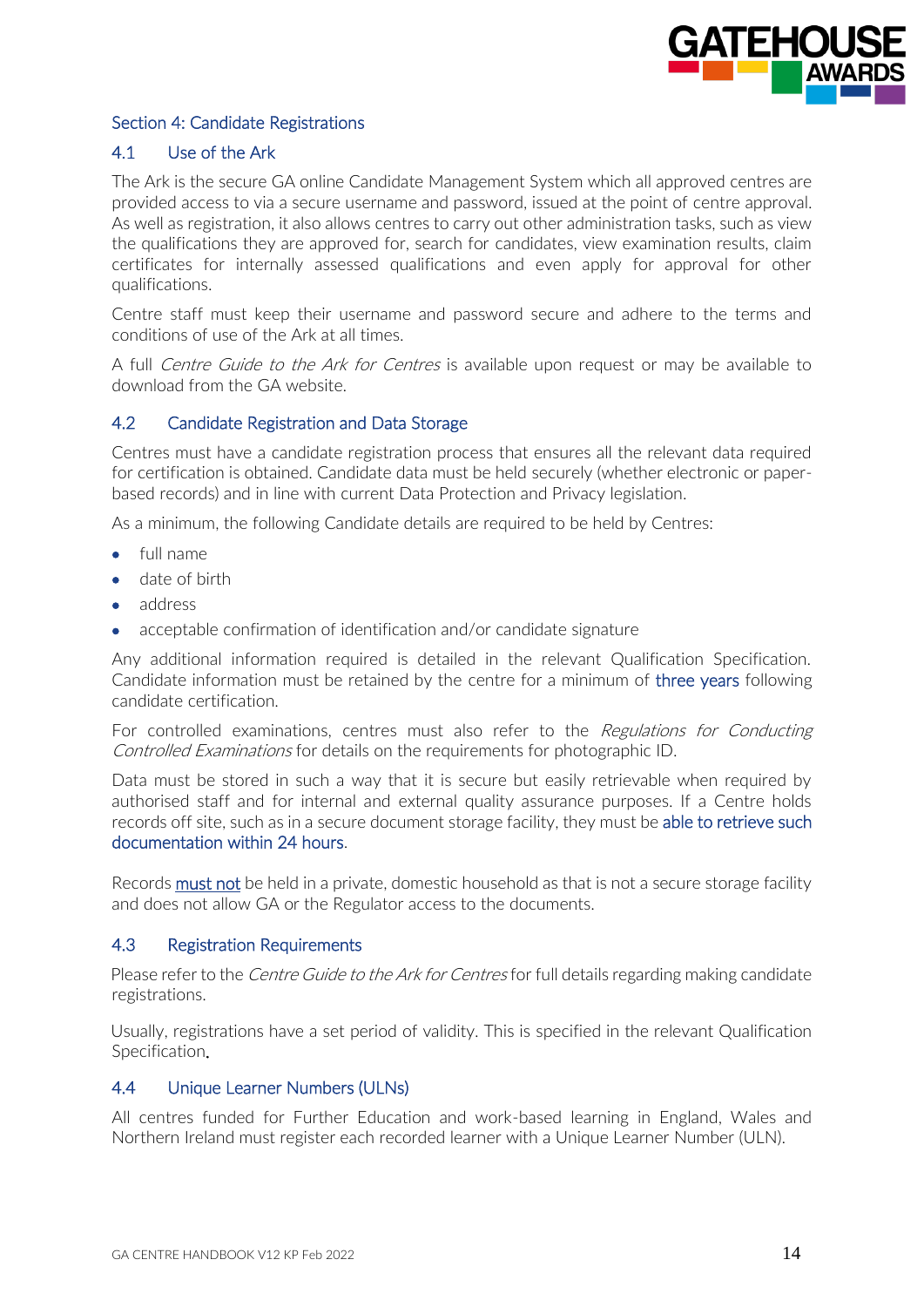

Further information on how centres gain access to the Learning Records Service can be found at the Education and Skills Funding Agency website <https://www.gov.uk/government/organisations/education-and-skills-funding-agency>

# 4.5 Amendments to Candidate Registration Details

There may be times when a centre needs to amend some details on a candidate's registration. Centres should refer to the *Centre Guide to the Ark* for full details of how to do this.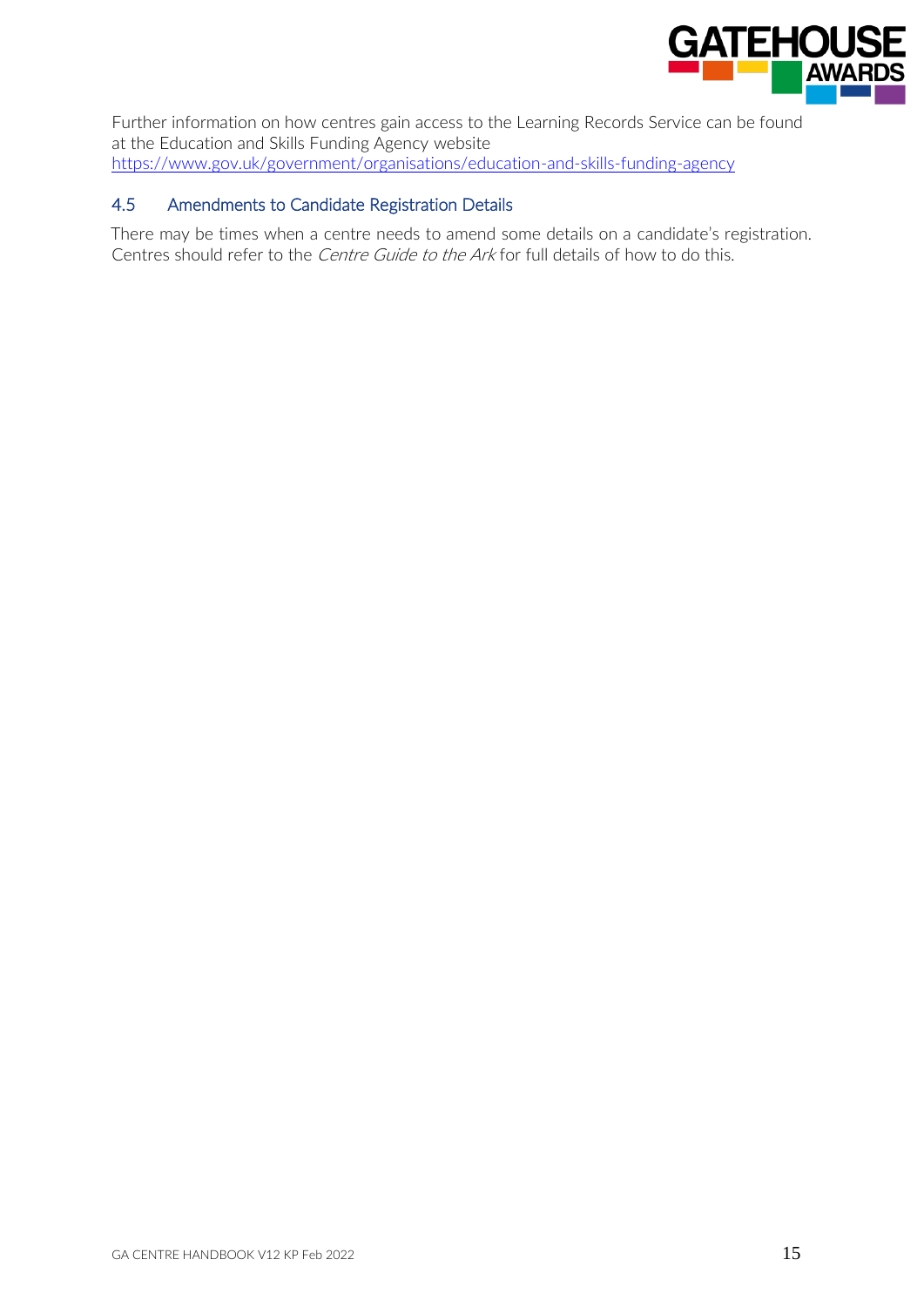

# Section 5: Delivery: Assessments and Examinations

#### 5.1 Assessment Models

Assessment is the process by which a candidate's knowledge, understanding and skills are evaluated against set criteria, for example occupational standards. These are referred to as 'assessment criteria'.

All GA qualifications rely on assessment (i.e. the assessment of the candidate is designed to confirm that they have achieved the standard or meet the criteria the programme requires. Assessment is a measure of the candidate's attainment against set learning outcomes and assessment criteria.

Assessment models vary depending on the qualification.

| <b>Assessment Model</b>                 | <b>Assessment Type and Examples</b>                                                                                                                                                                                                                                                                                                        |                                                                                                                                                                                                             |
|-----------------------------------------|--------------------------------------------------------------------------------------------------------------------------------------------------------------------------------------------------------------------------------------------------------------------------------------------------------------------------------------------|-------------------------------------------------------------------------------------------------------------------------------------------------------------------------------------------------------------|
| Assessment carried out by<br>the Centre | Internally-devised<br>assessment materials, e.g.<br>projects, assignments,<br>observations of<br>demonstration of skills,<br>questions & answers (written<br>and/or verbal), witness<br>testimonies, work product<br>evidence.                                                                                                             | Examination materials<br>externally set and issued by<br>GA.<br>These may be delivered,<br>assessed and internally<br>moderated by centre staff<br>and externally moderated by<br>GA.                       |
|                                         | These may be compiled into<br>a portfolio of evidence.<br>There may be a combination<br>of evidence types, which are<br>internally assessed and<br>moderated and externally<br>moderated by GA.                                                                                                                                            |                                                                                                                                                                                                             |
| Assessment carried out by<br><b>GA</b>  | Externally set examination<br>materials to be used with<br>candidates under the<br>supervision of centre staff<br>(acting as interlocutors<br>and/or invigilators).<br>The centre returns the<br>completed scripts (or<br>recordings/other forms of<br>examination materials)<br>securely to GA for external<br>assessment and moderation. | Externally set examination<br>materials to be used only by<br>GA staff in order to conduct<br>the examinations with<br>candidates.<br>The materials are also<br>externally assessed and<br>moderated by GA. |

Full details of the assessment model(s) for each qualification, as well as all the quality assurance criteria and standards, can be found in the relevant Qualification Specification.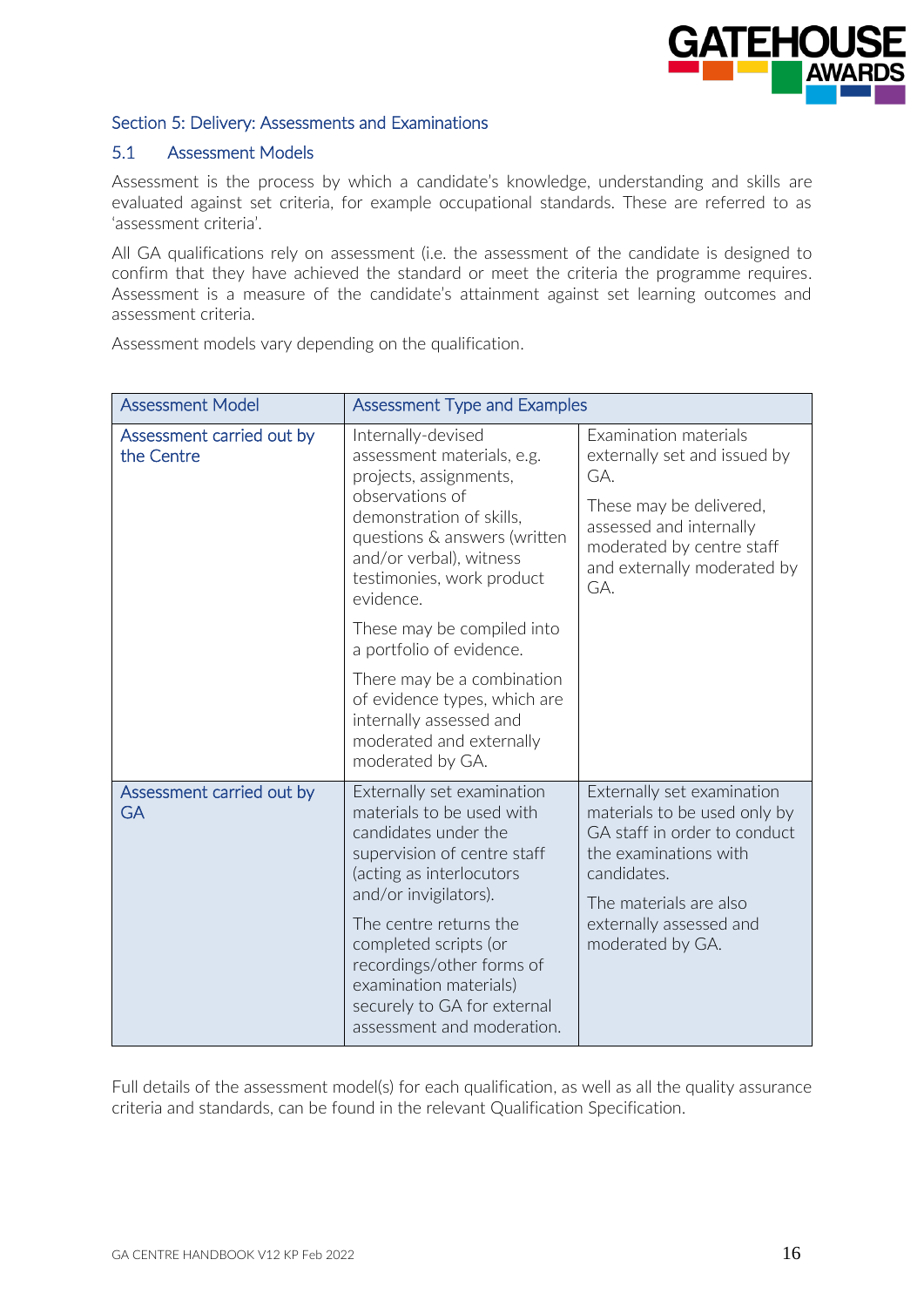

# 5.2 GA Assessment Standards (CRAVES)

Regardless of the model or method of assessment, Assessors must ensure that all evidence is judged to meet the requirements of "CRAVES":

- $\checkmark$  Current: the work is relevant at the time of the assessment
- $\checkmark$  Reliable: the work is consistent with that produced by other learners
- $\checkmark$  Authentic: the work is the Candidate's own work
- ✓ Valid: the work is relevant and appropriate to the subject being assessed and is at the required level
- $\checkmark$  Evaluated: Where the learner has not been assessed as competent, the deficiencies have been clearly and accurately identified via feedback to the learner resulting in improvements in knowledge or competency leading to the award
- $\checkmark$  Sufficient: the work covers the expected learning outcomes and any range statements as specified in the criteria or requirements in the assessment strategy.

More details on this for specific qualifications can be found in the relevant Qualification Specification.

## 5.3 Candidate Access to Assessment

GA is dedicated to providing access to assessment for all candidates, free from discrimination and unnecessary barriers of any kind. Centres should refer to the GA Candidate Access Policy for details of our general rules, a copy of which is available upon request or may be available for download from the GA website.

There are a number of reasonable adjustments available to eligible learners to ensure that they are not disadvantaged in any way. For more information and support relating to learners who are eligible, please refer to the GA Reasonable Adjustments and Special Considerations Policy and Procedure, available on the GA website.

#### 5.4 Guidance for the Delivery and Assessment of GA Qualifications

Each qualification has its own set of learning outcomes, with assessment criteria or indicative content which needs to be adhered to. This information can be found in the relevant Qualification Specification and qualification-specific supporting Handbooks or other documentation for centre use. In addition, centres should refer to the following guides and policies prior to setting any assessments to ensure they are meeting all of the requirements laid down by GA and the Regulator:

- Candidate Access Policy & Procedure
- CASS & General Moderation Policy
- GA Reasonable Adjustments and Special Considerations Policy and Procedure
- Centre Conflict of Interest Policy & Procedure
- Guidance for Interlocutors
- IESOL Examinations Terms & Conditions
- IESOL Moderation Policy
- Maintaining Confidentiality of Assessment Materials Policy
- Malpractice & Maladministration Policy & Procedure
- Regulations for Conducting Controlled Examinations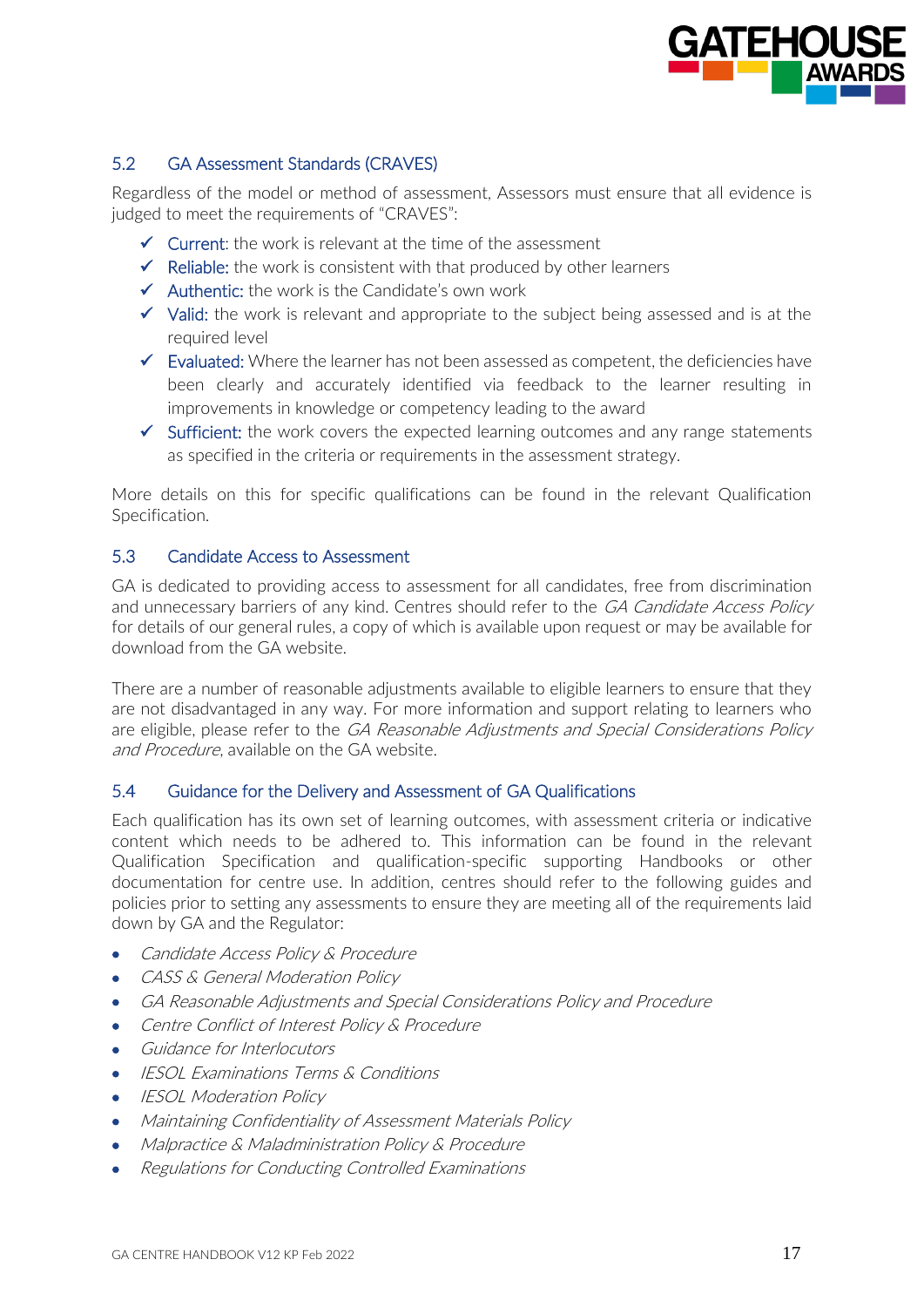

- Appeals Policy & Procedure
- Guide for Centres Invigilating Reading, Writing and Listening Examination
- Guide for Centres Preventing Malpractice in Assessments and Examinations

Please note, the above is not an exhaustive list.

## 5.5 Recognition of Prior Learning (RPL)

In some circumstances, candidates may be allowed to claim credit for learning or achievement or experience and therefore not have to duplicate learning or work produced for assessment. The evidence presented to support a claim for RPL must be sufficient to allow Assessors to judge the candidate as having met the learning outcomes and assessment criteria according to CRAVES and be an 'equivalent' source of evidence.

Centres should first refer to the Qualification Specification for the qualification they wish to apply RPL to for details of what might be accepted. They must then apply for RPL by completing the Recognition of Prior Learning Form and submitting it to GA, together with any evidence supporting the RPL claim as well as any other relevant assessment materials and evidence. GA will evaluate the request and any supporting evidence and inform the centre of the outcome of the request.

#### 5.6 Language of Assessment

GA has a responsibility to ensure that candidates can be assessed in English and may allow assessment in a language other than English provided that:

- the assessment is comparable to that offered in English
- the candidate's lack of language proficiency does not prevent them from properly carrying out the role that is supported by the qualification.

Please note, this does not apply to assessments where proficiency in the English language is part of the assessment criteria.

#### 5.7 The Rules of Combination

Rules of Combination are developed by GA and outline the mandatory and non-mandatory units that must be achieved in order to gain the appropriate combination of units, or qualification contents, for a qualification to be awarded. Details of the Rules of Combination are included in the relevant Qualification Specification.

#### 5.8 Staff Requirements

All staff involved in any part of the delivery of a GA qualification (i.e. teachers, assessors, invigilators, interlocutors, internal verifiers or moderators and internal quality assurance staff) must meet set criteria which is set out in the relevant Qualification Specification. Centres should refer to this prior to applying for approval to offer a qualification and ensure these standards are maintained throughout the time a centre offers that qualification. Centres should also refer to the various guidance documents mentioned above and ensure that all assessments meet the criteria of 'CRAVES'.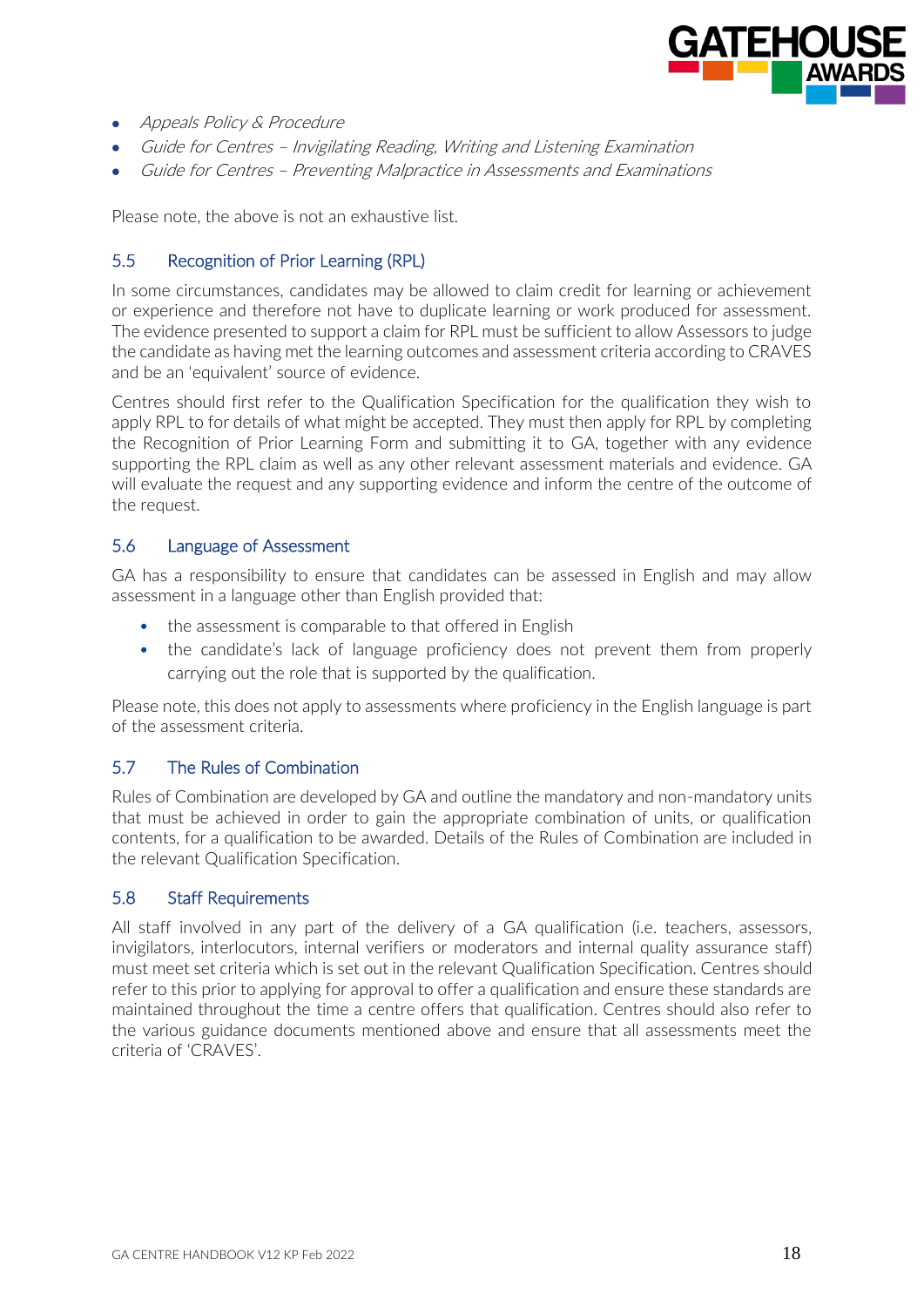

## Section 6: Quality Assurance Arrangements

#### **6.1** Internal Quality Assurance

Centres must have a written policy or procedure outlining their internal quality assurance processes. All such policies must reflect the specific Internal Quality Assurance arrangements set out in the Qualification Specification for the qualification(s) the centre offers.

GA also provide a range of guidance documents and template forms which centres may find useful when developing their internal assessment, moderation and quality assurance policy and Procedures.

All centre policies must be made available for review by a GA External Quality Assurer or the Regulator on demand. It is therefore important that these are kept up to date.

## **6.2** Internal Quality Assurance Staff

The following staff information must be held by the centre for all staff involved in the delivery, assessment and quality assurance of GA qualifications:

- Assessor / Internal Moderator / Internal Verifier vocational competence and continuing professional development (CPD) records, including CVs showing how staff satisfy relevant assessment strategy requirements
- Interlocutors / Invigilators competence, level of language proficiency and continuing professional development (CPD) records, including CVs showing how staff satisfy examination delivery requirements
- Assessor / Internal Moderator / Internal Verifier achievements of relevant Assessment and IQA / Learning & Development qualification certificates (originals)
- Monitoring records of all staff, including Assessor / Internal Moderator / Internal Verifier progress towards relevant Assessment and IQA / Learning & Development unit achievement.

# **6.3** Internal Quality Assurance Records

The centre's internal quality assurance records and associated documentation must be held for a minimum period of three years, as required for regulatory compliance purposes.

The records will include, as a minimum:

- who assessed and internally moderated/quality assured what and when it was done
- what assessment decisions have been made and the methods of assessment used
- details of the sample selected for moderation and its rationale
- details of Assessor and IQA standardisation meetings
- details of delivery staff feedback and support
- details of delivery staff competence and CPD
- the monitoring of delivery staff and impact of CPD undertaken

#### **6.4** Centre staff registered for a GA qualification

Centres must inform GA in advance if they wish to register a member of staff for a GA qualification. This must be done before they undertake any assessment. Failure to notify GA could affect the centre's approved status and/or may constitute malpractice. Members of staff should only undertake assessments if they are registered to complete the qualification and cannot undertake a GA qualification while they are teaching or assessing that qualification at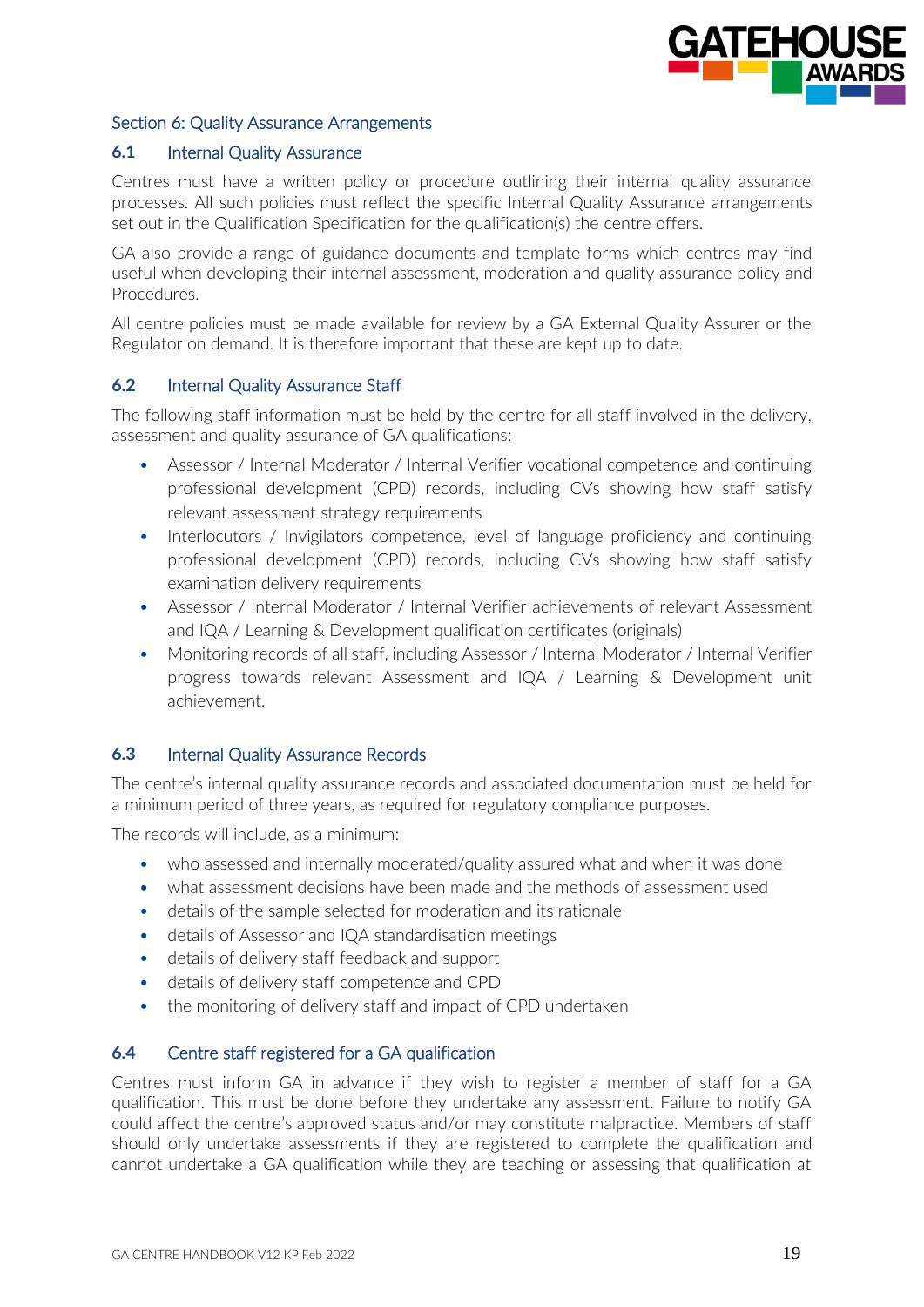

that centre without the express prior agreement of GA. Where this happens without seeking prior agreeing, GA reserves the right to withhold certification.

## **6.5** Assessment of Relatives

In some centres, we recognise that family members may work together and may be in a position to assess and/or internally quality assure one another. This is considered a conflict of interest and is not allowed unless formally agreed beforehand with GA. Failure to notify GA of these situations is considered non-compliance and could affect the centre's approved status.

## **6.6** External Quality Assurance

GA operates a model of external quality assurance comprising of centre assessed standards scrutiny and a wide system of centre controls. These are designed to ensure the ongoing compliance of all Approved Centres and the validity of all qualifications.

Full details can be found in the CASS & Quality Assurance Policy and the General Moderation Policy.

#### **6.7** Centre Risk Assessment and Ratings

GA will apply a 'risk rating' to a centre based on a number of factors which may include, but not be limited to:

- The length of time a centre has been approved by GA
- the number of candidate registrations from a centre
- the number of satellite centres approved
- the results of External Quality Assurance activities
- information received from third parties, such as other Awarding Organisations, candidates, Regulators, etc. (which may relate to malpractice or maladministration or an individual connected with that centre)
- The results gained by candidates at that centre in relation to the average result for that qualification across all centres, i.e. an abnormally high rate of pass or failure
- Percentage of examinations submitted that have been subject to maladministration
- Failure to provide requested documentation indicating a lack of robust record keeping procedures
- Complaints and whistleblowing received about a centre indicating there may be underlying issues
- Evidence or information received that there may be an undisclosed conflict of interest at that centre
- Any other information or evidence which comes to the attention of GA, by whatever source, which may indicate an actual or potential malpractice or maladministration issue that may have an adverse effect on candidates or the integrity of any qualification and assessment thereof.

#### **6.8** External Quality Assurance Visits

In addition to Centre Approval visits, where these are required, GA operates a system of External Quality Assurance which includes reviews of centres (either carried out remotely or via site visits) on at least an annual basis.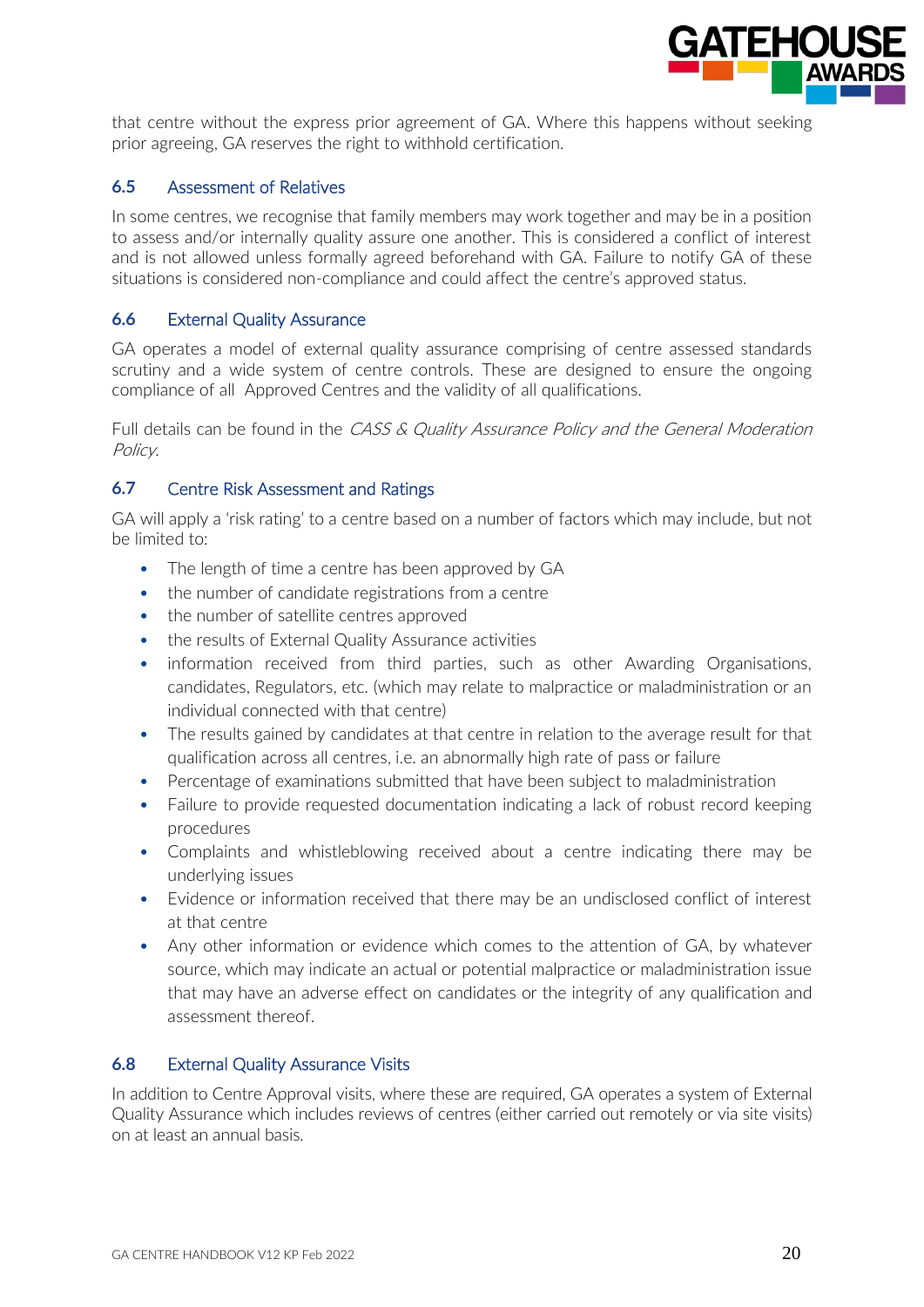

Reviews and visits are carried out by fully trained and authorised External Quality Assurers who, as the representatives of GA and have the right of entry at all Approved Centres, whether prior notice has been provided or not.

The EQA's function is to ensure that centres adhere to the GA approval criteria for Approved Centres in the areas of

- Management Systems
- Resources and Staff
- Assessment Arrangements
- Internal Quality Assurance Arrangements

To do this they will sample check various documents relevant to GA qualifications being offered and conduct external moderation of the centre's assessment decisions and internal moderation decisions (where applicable to the qualification).

They will sample candidate work, speak to delivery and internal quality assurance staff and may interview candidates and observe assessments or examinations taking place.

The EQA will identify good practice and make recommendations to the centre about how to continually develop the quality of their provision and provide support and guidance.

Where any element of the GA criteria for approval or qualification approval cannot be met by the centre, the EQA will discuss remedial action with the centre and record the Action on the report. Reports are sent to the centre electronically.

Centres must retain/have access to candidate portfolios at least until the EQA visit has taken place to allow for standards scrutiny and moderation.

# **6.9** Investigations into Malpractice and Maladministration

As part of External Quality Assurance activities, GA will fully and thoroughly investigate any allegations of malpractice and maladministration, whether it has been identified externally or internally. All information which GA deems necessary to investigate and resolve an allegation of maladministration or malpractice must be provided by the centre.

Failure to report suspected malpractice and/or to co-operate with follow up activity may lead to awards not being made, certificates not being issued, future entries and/or registrations not being accepted or withdrawal of qualification and/or centre approval.

Full details of how an investigation might be undertaken, from the initial suspicion being raised to a sanction being applied and, in some instances, a fee being charged for the visit, can be found in the Malpractice and Maladministration Policy.

#### **6.10** Identification of Non-Compliance Within a Centre

The GA External Quality Assurance activities at pre- and post-approval of a centre and GA's post-approval monitoring ensures that where the centre is found to be non-compliant with any GA regulation, this is identified and communicated to the centre. The centre's Risk Rating will increase and the non-compliance(s) could lead to the withdrawal of the centre and/or qualification approval.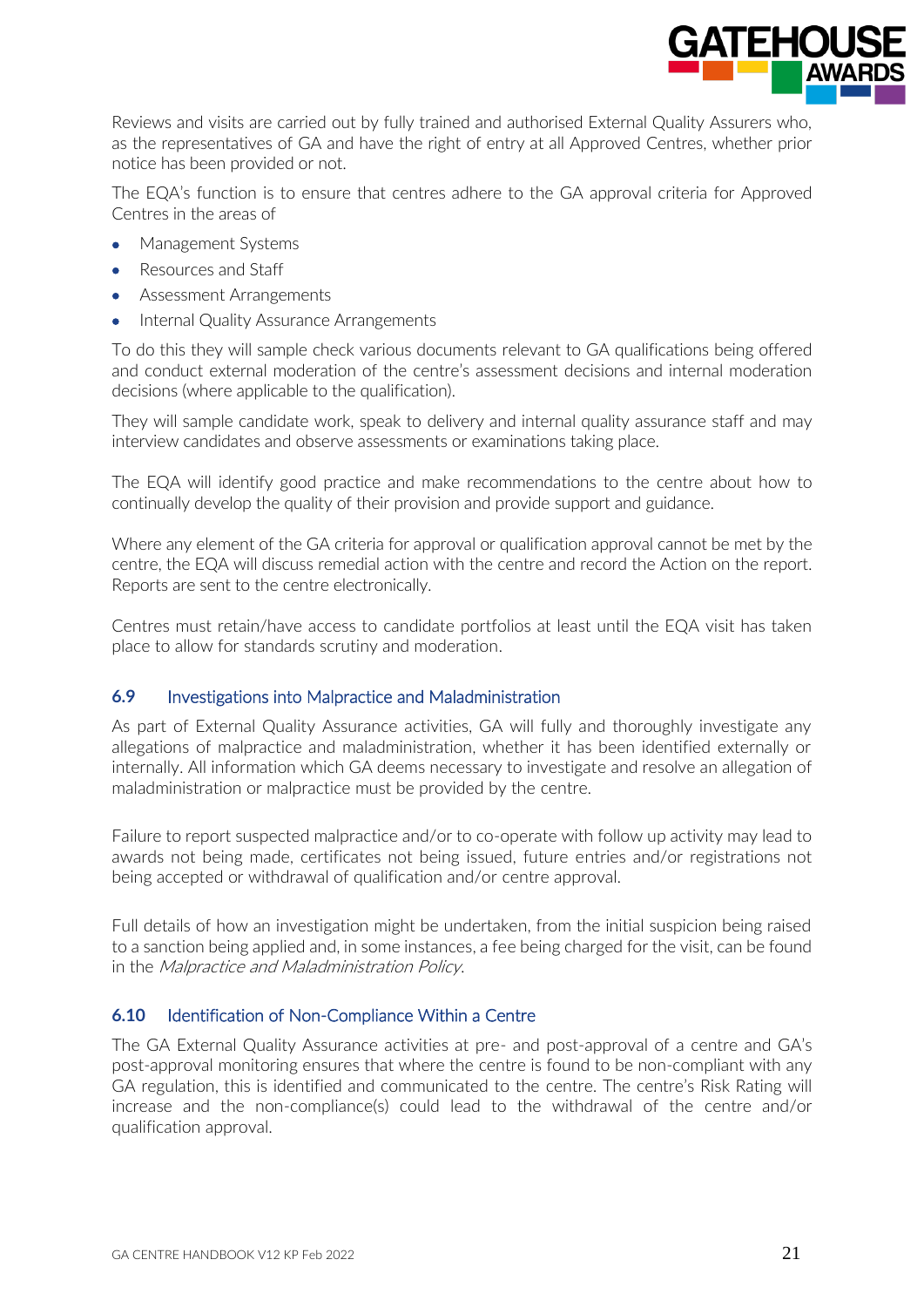

GA may withdraw or suspend centre and/or qualification approval on written notice to the centre at any time. Reasons for this include, but are not limited to:

- Failure to comply with the GA Terms and Conditions of Business, Centre Approval Criteria or with any GA policies, regulations, requirements and procedures
- If there are major deficiencies in the assessment process and GA reasonably believes that the centre can no longer assure the appropriate quality of provision
- Where GA is notified of sanctions placed on a centre by another Awarding Organisation.

GA reserves the right to withdraw Centre Approval with immediate effect should the noncompliances adversely affect candidates or the reputation of GA, the Regulator or that of regulated qualifications. If the centre and/or qualification approval has been withdrawn, centres must provide GA and affected candidate with the information or support GA considers reasonable within a specified timeframe. In these instances the centre will be advised of the process.

Centres which have their approval removed have a responsibility to fulfil their legal obligations, as set out in the GA Terms and Conditions of Business that form part of their contract with GA.

GA may decide not to withdraw approval immediately but may decide to suspend all or any centre activities (including the ability to register/certificate candidates) for either a specified period of time or indefinitely. This may be in order to see if a situation can be remedied, or in order to protect candidates and/or GA. Centres have the right to appeal against withdrawal or suspension of centre or qualification approval. For further information, refer to the GA Appeals Policy and Procedure.

Where a centre chooses to withdraw itself, they must inform GA. GA's Quality Assurance staff will work with the centre to support candidates who may be affected by this decision.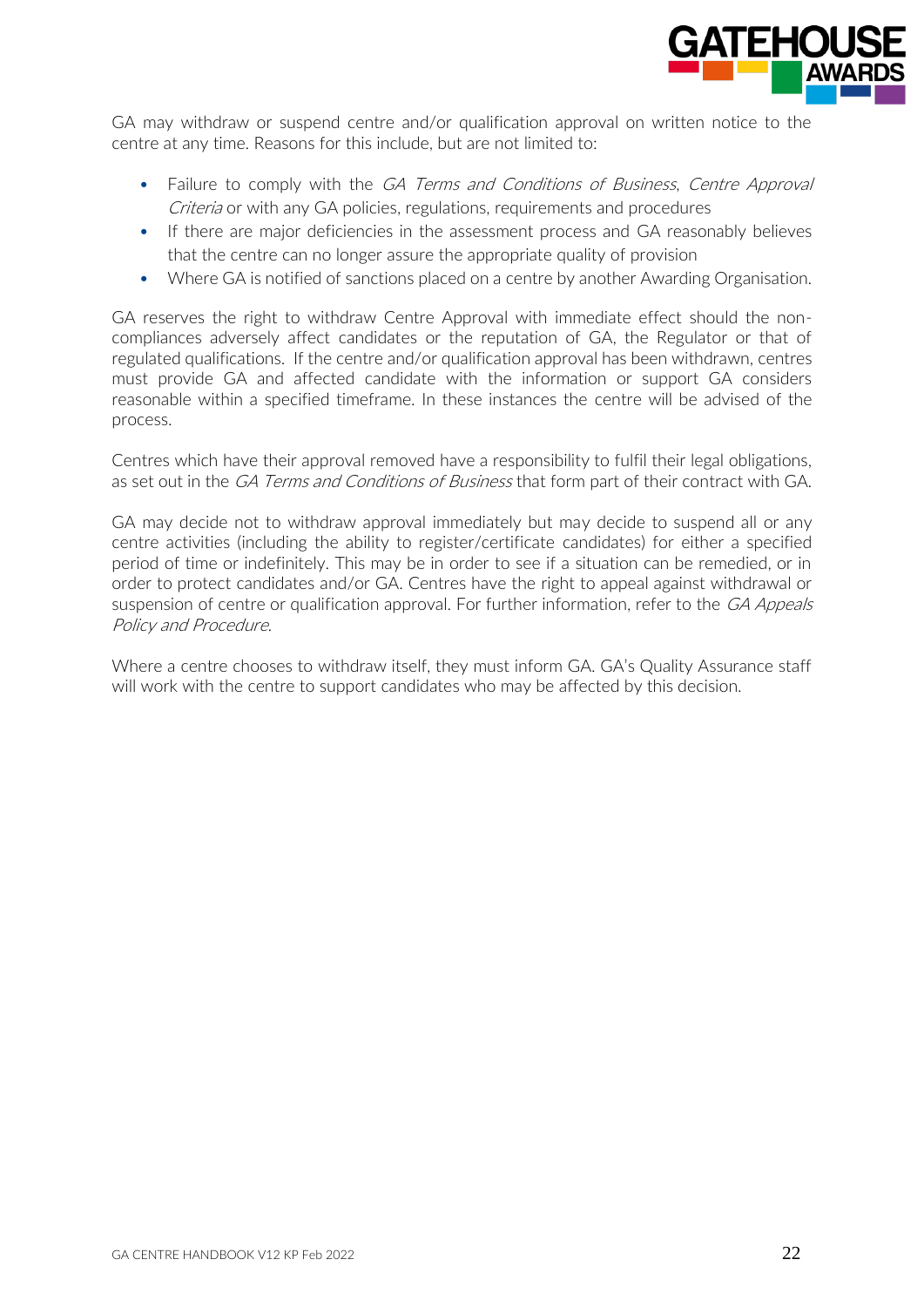

# Section 7: Certification

# **7.1** Design and Content of Certificates

GA certificates have been designed to be clear and secure. They meet all regulatory conditions as set out in the Ofqual Certificate Requirements.

Candidates who are awarded a GA qualification or unit certificate will receive an e-certificate as standard, in place of a hard copy (paper) certificate from November 2021 onwards.

E-certificates contain additional security features to those found on traditional paper certificates and are compatible with the GA Online Certificate Verification tool. E-certificates are kinder to the environment and this is one way in which we are reducing our carbon footprint and responding to the national and international climate change emergency.

Traditional hard copy certificates can be requested from GA for an additional fee. Standard ecertificates can also be printed out by the centre or by the candidate for use in a paper-format portfolio or to be displayed in paper format where required.

Please note that all information used for certificates will be taken from that held on the Ark. It is the responsibility of the centre to ensure that these details are correct prior to claiming certificates.

# **7.2** Issue of Certificates/Results

Specific details regarding the issue of certificates and results can be found in the relevant Qualification Specification. General points to note include:

- All externally-assessed results (including certificates for successful candidates) for qualifications and units are published and issued to centres within 10 working days of the receipt of the examination materials or authorised certification claims. The results and certificate numbers will appear on the Ark for centres to refer to alongside the instructions on how to download and access the e-certificates.
- Candidates should not have their results confirmed for internally-assessed qualifications until the required levels of External Quality Assurance has been carried out by GA.
- All internally-assessed qualification certification claims should be made via the Ark.
- Any hard copy certificates will be issued to the main centre (not a satellite address) and it is the responsibility of the centre to ensure these are forwarded to candidates in a timely manner. This is a regulatory responsibility and failure to do so could result in action being taken for malpractice against the centre.
- The main centre is expected to hold all candidate records (or be able to bring them to the Main Centre within 24 hours notice, if they are routinely held at satellite centre premises) for the purposes of auditing by GA and/or the Regulator.

IT IS STRICTLY PROHIBITED for centres to produce their own certificates for GA qualifications or units. To do so is a serious breach of the Regulations attached to being a GA Approved Centre and could affect the approved status of that centre. In addition, all such unauthorised certificates would be invalid for the candidates, who would have to be reassessed before they could be certified by GA for that qualification, at the expense of the centre involved. Any centre found to be producing their own certificates using the GA name/details will be immediately subject to sanctions.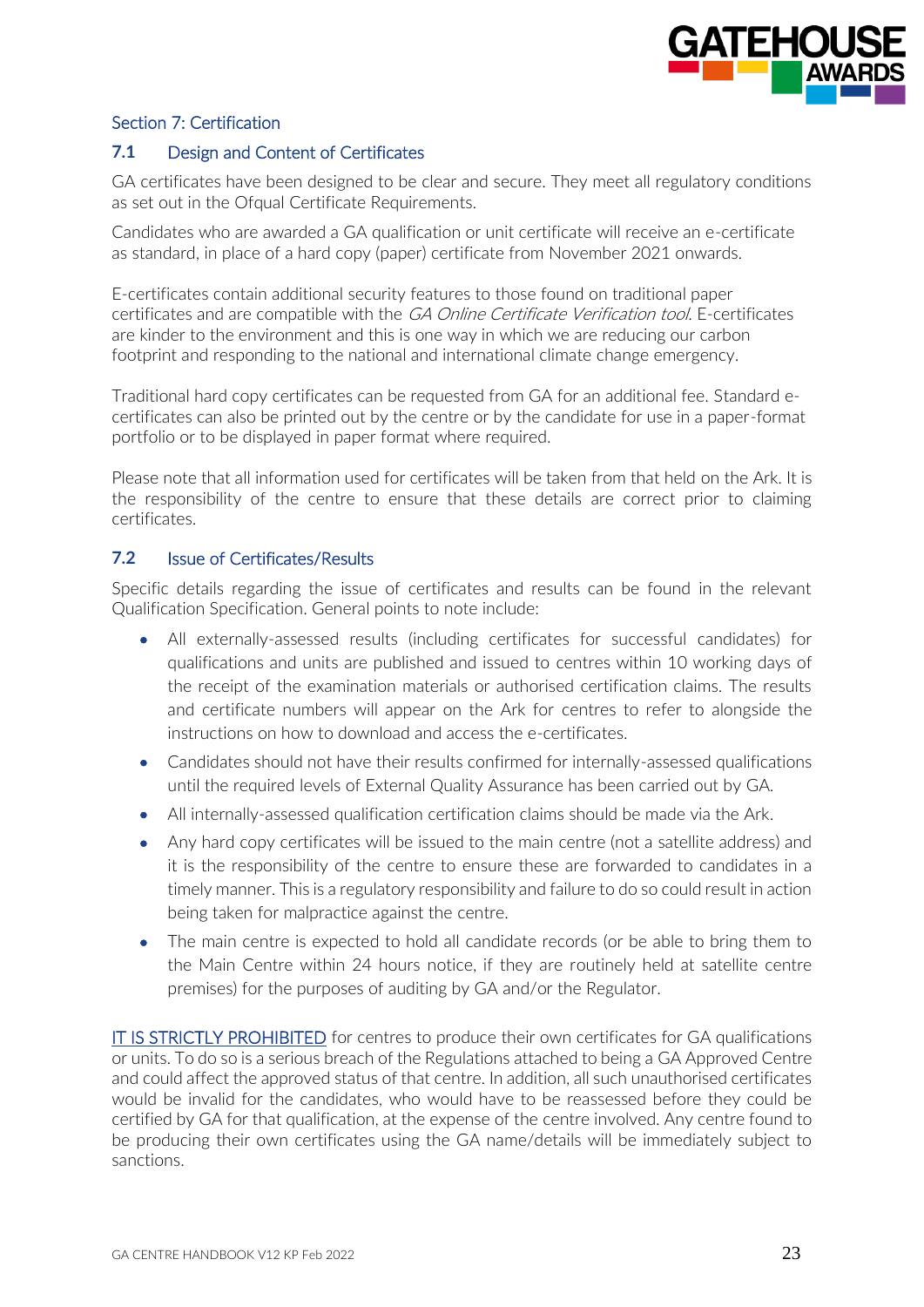

# **7.3** Direct Claims Status

Direct Claims Status (DCS) is not available for GA qualifications. Arrangements for alternative scrutiny and moderation / wider quality assurance for centres requiring faster certification to candidates will only be agreed on a case by case basis and where there is a clear and useful reason to do put an alternative process in place.

Where an alternative moderation process is agreed, the following should be noted:

- The assessment decision must have been confirmed by the centre's Internal Moderator prior to making claims on the Ark
- GA will continue to sample check portfolios and scrutinise records to externally moderate and/or verify the centre's continuing ability to make appropriate assessment decisions inline with CRAVES and the qualification-specific requirements
- Centres must have had a minimum of two full EQA visits which have found no issues in respect of a specific qualification in order for any alternative arrangements to the CASS and General Moderation Policy to be considered
- No alternative arrangements for the issue of results can be granted for externally assessed qualifications
- Any centre-specific arrangements can be revoked if a centre fails to maintain standards or there is a suspicion of malpractice
- Centres should be vigilant in their Internal Quality Assurance procedures and inform GA of any issues found prior to making further claims for certification on the Ark
- Claims for certification made through the Ark are not automatically released. They are still subject to 'sign off' by a GA EQA.

#### **7.4** Amended and Replacement Certificates

Centres should refer to *The Ark Guide* for details of the process for obtaining an amended or replacement certificate.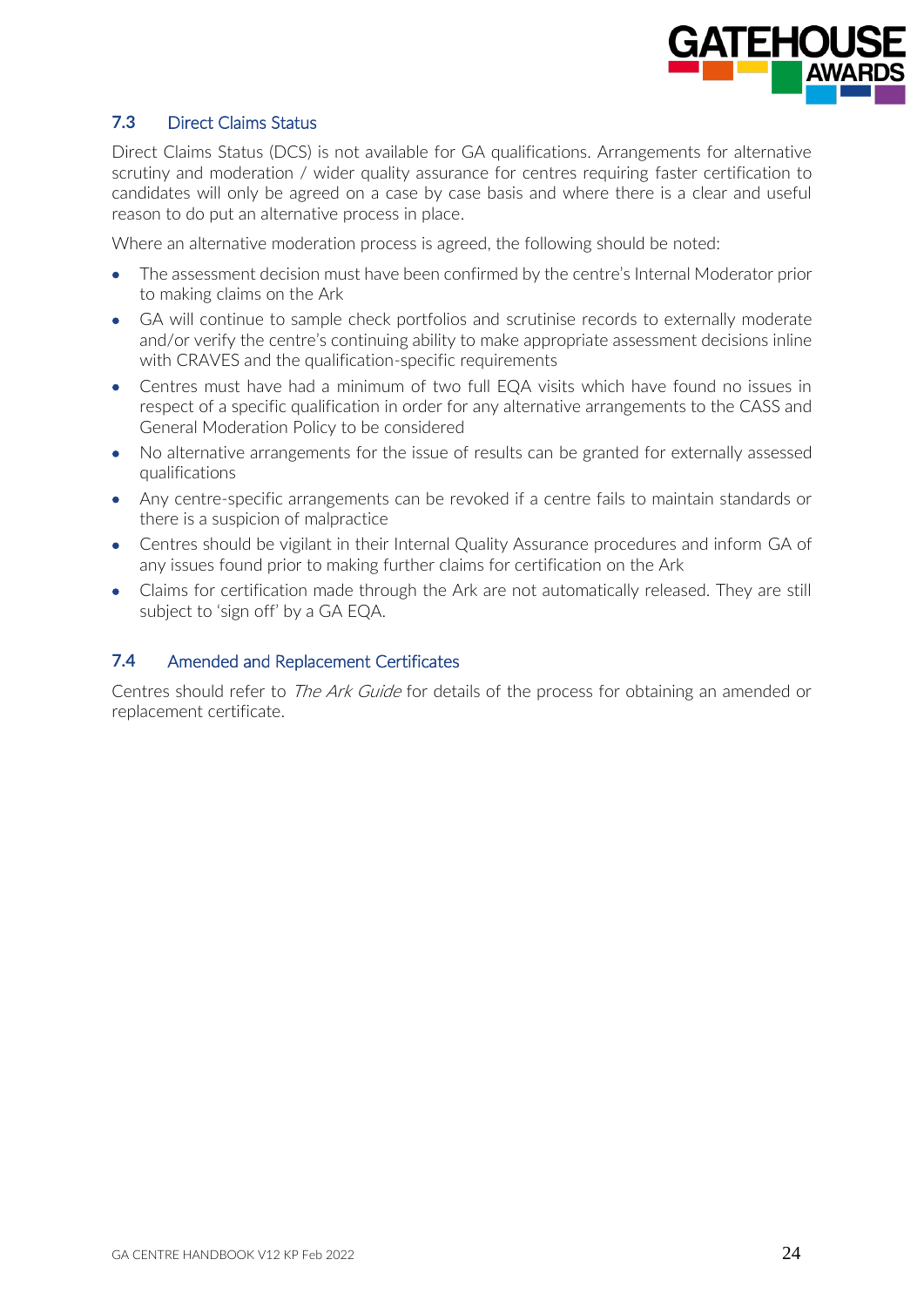

## Section 8: Complaints and Appeals

#### 8.1 Centre Complaints Procedure

Centres are required by GA to operate an internal complaints procedure, which candidates, all staff, external stakeholders and members of the public can use in the event that they wish to challenge the centre. Centres have a responsibility to inform learners of their complaints policy. EQAs will request to see evidence of the centre complaints procedure as part of their quality assurance monitoring.

Centres must also make candidates aware of GA's complaints policy and procedure.

#### 8.2 Centre Complaints

If a centre has a complaint relating to GA, their feedback is welcome and is seen as an opportunity to make improvements. GA will investigate all complaints received in line with the GA Comments, Compliments and Complaints Procedure, available on the GA website.

#### 8.3 Candidate Complaints

Learners who have a complaint about their centre must first raise the matter using their centre's formal complaints procedure. If after doing this, they are unhappy with the outcome provided, they may raise the complaint with GA, remembering to send copies of all relevant correspondence between the candidate and centre.

Candidates must ensure they provide their enrolment number (if known), their date of birth and details of the centre (including the centre number if known) and contact GA by emailing [info@gatehouseawards.org](mailto:info@gatehouseawards.org)

#### 8.4 Results Enquiries & Appeals

Candidates must seek information about their results from the centre prior to contacting GA with a results enquiry.

Centres are required by GA to operate an internal appeals procedure. EQAs will request to see evidence of the centre's appeals procedure as part of their quality assurance monitoring. When a candidate's results vary considerably from the result they expect, the centre must follow their own internal procedure. If the issue cannot be resolved internally after exhausting all available channels for appeal, the centre should inform GA.

Where the appeal is related to a decision GA have made about the results of external assessment, reasonable adjustments, special consideration or actions to be taken following a malpractice or maladministration investigation, the centre may wish to bring it to GA's attention. Centres are entitled to appeal against GA's decisions (including decisions taken about approval and revocation of centre approval) and should refer to the GA Appeals Policy and Procedure for full details. The document can be found on the GA website.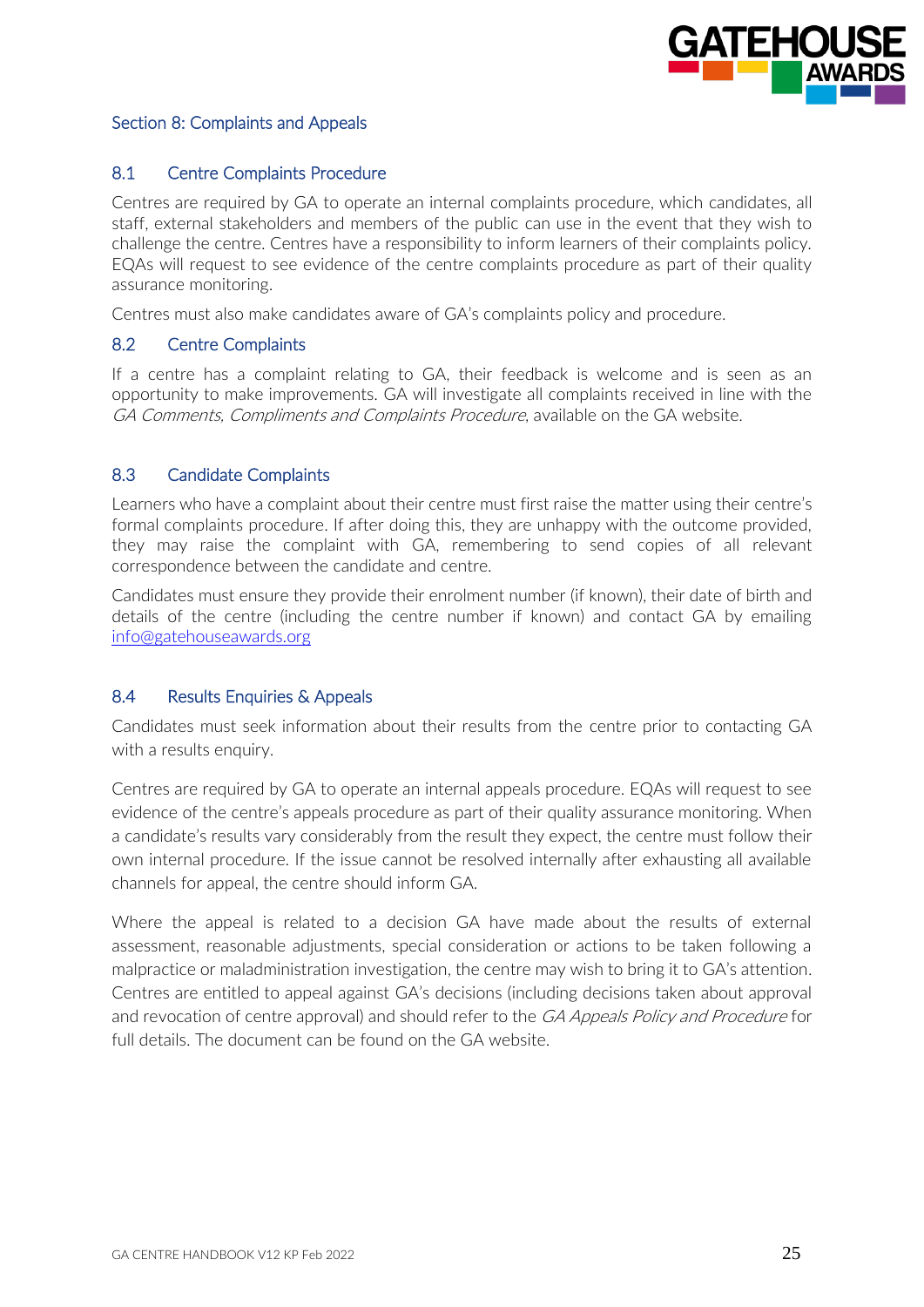

## Appendix 1: Glossary of Terms

Appeal: a request for a review of a decision.

Assessor: a member of staff at the centre employed for the purpose of making internal assessment decisions.

Centre: an institution or organisation, usually a school, college, training provider or employer which is approved by GA to deliver the training, preparation and delivery of the assessment for a qualification.

Comment: an idea, suggestion or opinion on how GA could improve its services.

Complaint: a formal expression of dissatisfaction made by a member of GA staff, Candidate, Centre Representative or a member of the public who has reason to raise a complaint regarding the service received from, or conduct of, GA as an Awarding Organisation or one of its Approved Centres.

Compliment: positive feedback about a service provided by GA.

Controlled Assessment: an internal assessment, where the assessment materials are set either internally or externally, where Candidates are usually supervised by their teachers and elements of the assessment can be taken at flexible times, and internally assessed and moderated.

Controlled Examination: examinations which are externally set and externally marked by the awarding organisation and are conducted in accordance with Regulations for Conducting Controlled Examinations.

CRAVES: the principles of quality assurance in relation to the assessment of candidates' work, which stipulate that the work assessed must be Current, Reliable, Authentic, Valid, Evaluated and Sufficient.

Examinations Officer: a person who is employed by the Centre to be the single point of contact for GA with regards to all aspects of the delivery and administration of examinations.

Head of Centre: a person who is employed by the Centre to be the single point of contact and accountability for all aspects of quality assurance with regards to the delivery of examinations.

Marker: a person who is employed by the awarding organisation and who marks the completed scripts or recordings of learners across a range of Centres approved by the awarding organisation. Also referred to as an Examiner.

Examiner: a person who is employed by the awarding organisation and who marks the completed assessment materials or recordings of learners across a range of Centres approved by the awarding organisation. Also referred to as a Marker.

External Moderator (EQA): a person who is employed by GA and is responsible for assuring the quality and consistency of assessment across Centres.

GA appointed Examination Observer: a professional person engaged by GA to attend Centres when controlled examination session has been booked for the purposes of ensuring that the examination is delivered in line with all relevant regulations and requirements.

GA Representative: An individual or Organisation, or employee of such an organisation, contracted by GA to represent GS in specific locations outside the UK.

Instructions (or rubric): an explanation given on the front cover of the question paper in order to guide the learner e.g. in terms of the number of questions to answer, the time allowed or the marks allocated for each task.

Interlocutor: a person who is employed by the Centre to administer the spoken components of any controlled examinations. This term is usually used in the context of language assessments.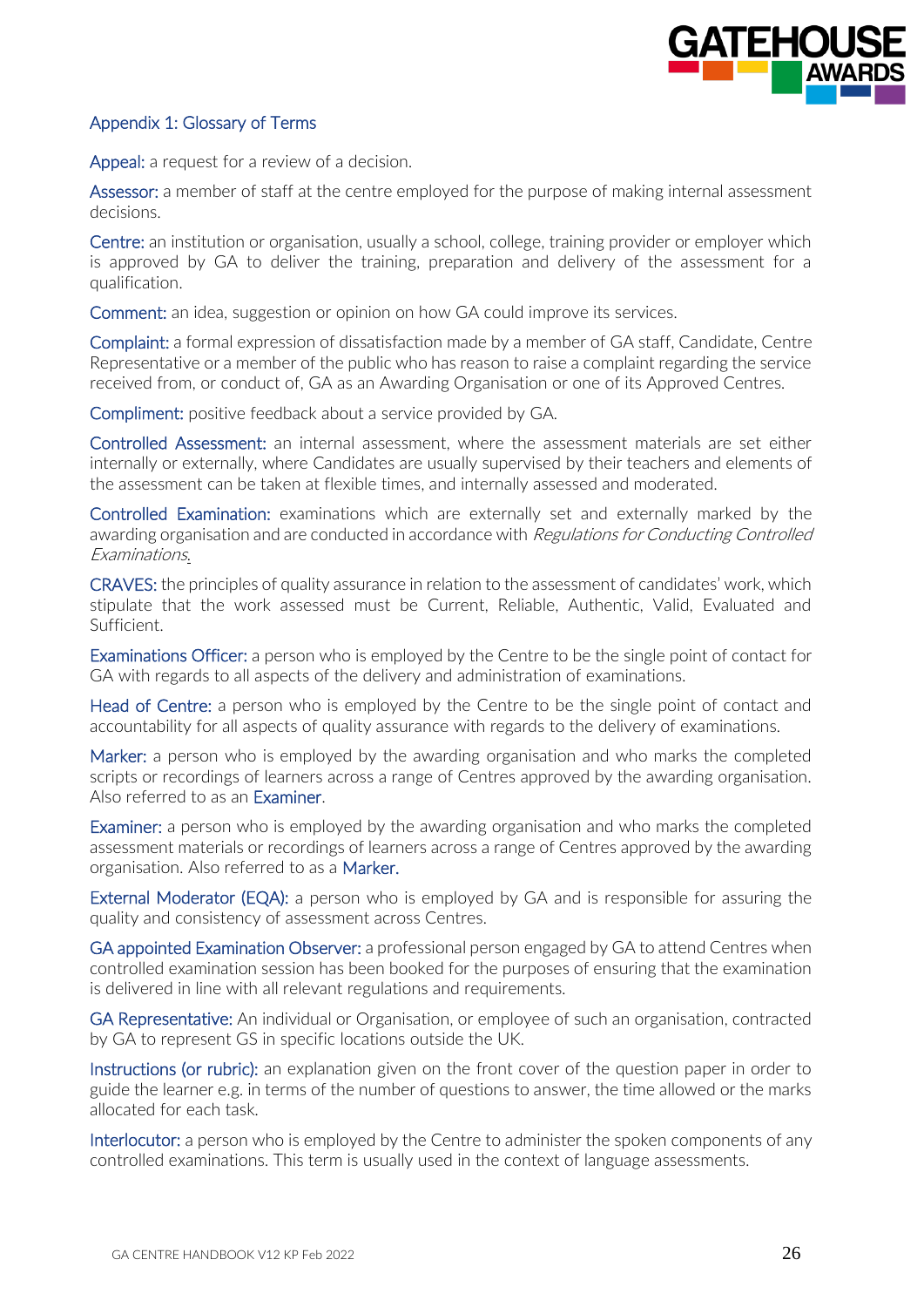

Interlocutor script: script provided for the members of staff delivering spoken examination components which should be adhered to unless otherwise indicated.

Internal Moderator (IQA): a member of staff employed by the centre who is responsible for monitoring the work of all assessors involved with the qualification, to ensure that they are applying the assessment criteria for the competency of skills consistently throughout all assessment activities, and that the evidence presented meets the requirements of CRAVES .

Invigilator: a person who is employed by the Centre to supervise learners whilst they undertake written elements of the controlled examinations.

Learner (or Candidate): a person who is registered with the awarding organisation to undertake a qualification and to be assessed for that qualification.

UK Centre: An approved GA Centre, based in the United Kingdom (England, Northern Ireland, Scotland and Wales).

Maladministration: is a sub-category of malpractice which relates directly to the administration of GA qualifications, but which has not been a deliberate act to attempt to subvert the integrity or security of the assessment process or the qualification as a whole.

Malpractice: a deliberate act by a staff member, Candidate or Centre which has, or may have, an adverse effect on the assessment process, the award of the qualification or the integrity or security of any examination or qualification made available by GA.

Marking (or assessing): an activity which is undertaken by the GA subject specialists to check the learners' answers to the test questions against the mark scheme in order to produce an overall mark or result.

Moderation: the process by which assessment decisions made by either centre's internal assessment staff or awarding organisations' assessment staff (markers) are checked in order to ensure standardisation of results for learners.

Overseas or International Centre: An approved GA Centre, located outside of the United Kingdom.

Reasonable adjustment - arrangements made prior to assessment which help to reduce the effect of a disability or difficulty that may place the Candidate at a significant disadvantage during the assessment process.

Scripts: the question papers completed by the learners. These may be referred to as completed tests, completed question papers or completed assessment materials.

Special consideration – a consideration applied during or after an examination when unforeseen circumstances may prevent the Candidate from attending or completing their examination, such as temporary illness, bereavement or disruption to examination.

Tasks: these form the parts of the tests and are the sections of the question papers which are answered by the learner.

Tests: the question papers which are provided by the awarding organisation to the Centre for the learners to undertake. These may also be referred to as unit tests, examinations or assessment materials.

Tutor (or teacher, trainer, teaching staff): a person(s) who is (are) employed by the Centre to teach the learners in preparation for the tests.